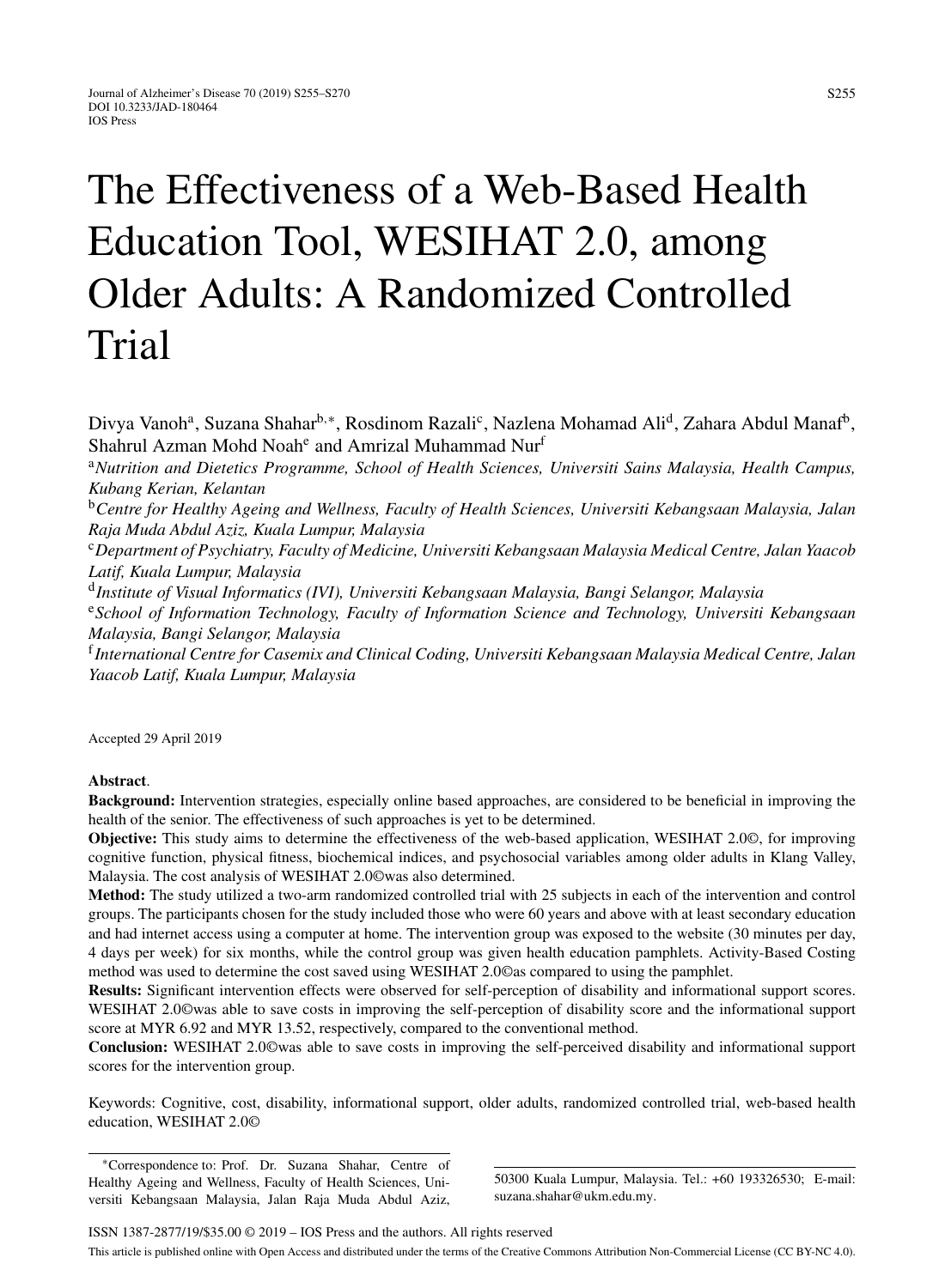# **INTRODUCTION**

The older adult population is expected to outnumber the population of children by the year 2047 [1]. Developing countries worldwide are facing booming 'greying' populations. In Malaysia during the period 1991 to 2010, there was an increase in the aging population as the proportion from the total population jumped from 5.6% to 7.9%, respectively. The increase in life expectancy was due to lower mortality rate, better health-care standards, and good living standards [2].

Aging is often accompanied by subtle cognitive changes which affect the abilities of conceptual reasoning, memory, and processing speed. Besides that, aging may have an impact on fluid cognitive abilities comprising executive function, processing speed, memory, and psychomotor abilities [3]. For instance, Alzheimer's disease (AD) does not occur overnight, but instead happens over several years from the early stages of mild cognitive impairment (MCI) [4]. MCI occurs with cognitive complaints and its prevalence varies according to countries due to methodological differences in the diagnosis. When a diagnosis of MCI is confirmed, attempts should be made to reduce its progression by practicing several lifestyle changes [4].

There is an increased risk of progression to dementia among individuals with MCI, especially with the presence of functional limitations [5]. Thus, a risk reduction approach must be considered to decrease the number of individuals diagnosed with MCI. Education level, physical activity, healthy dietary patterns (a diet which consists of fruits, vegetables, whole grains, and fish), abstinence from smoking, along with engagement in mental, social, and physical activities are protective measures against MCI [6]. Moreover, moderate calorie restriction may lead to healthy aging, extended lifespan, and improve metabolic and vascular parameters [7, 8]. In addition to these conventional approaches, new intervention strategies can be introduced to aid in combating MCI.

The progression of dementia can be prevented by undertaking and practicing intervention strategies targeting the risk factors of MCI. In this fast-paced era, Internet-based intervention can be accepted as a preferred strategy to convey health information to older people. Research done by the Pew Research Center's Internet and American Life Project revealed that the number of older people accessing the internet to seek health information is on the rise [9]. The internet is a

robust medium for delivering information because it can be accessed widely. In 2012, almost 53% of older American adults were users of Facebook, Twitter, Skype, LinkedIn, and e-mail. By 2014, the number of habitual adult internet users increased to 59%, with 47% having installed broadband connections in their respective homes [10]. Meanwhile, in the Netherlands, 77.8% of older adults have internet connections at home for online banking and social media [11]. Furthermore, the use of tablets and portable computers among the older generation in the United Kingdom has tripled from 5% in 2012, to 17% in 2013 [12]. Although older adults are slower in adapting to new technologies, their interest in using computers is comparable to that of the younger generation [13]. Hence, a web-based approach can be considered in health promotion or education involving older adults [14].

Based on a previous study, Anstey et al. (2015) stated in their findings that the Internet-based intervention was proven to be an effective educational tool where they used the website 'Body Brain Life' (BBL) for creating awareness among subjects in the intervention group on dementia and its risk factors [15]. The subjects in the intervention group were exposed to BBL for 26 weeks and were subsequently assessed using the Australian National University-Alzheimer's Disease Risk Index (ANU-ADRI) screening tool upon the completion of 26 weeks [15]. The study reported a significant increase in dementia risk reduction knowledge among the subjects. However, the subjects recruited in the study involved middle-aged adults.

Another intensive multi-domain randomized controlled trial involving older adults was the Finnish Geriatric Intervention Study to Prevent Cognitive Impairment and Disability (FINGER). The intervention study comprised of comprehensive intervention involving dietary counselling, physical activity, cognitive training, and management of metabolic risk factors for a duration of two years. This trial successfully manifested improvement in cognitive function of the subjects after two years of intervention [16]. Although this trial was conducted among older adults, the intervention lacks online mediated educational tools for informing older adults of the risk factors of cognitive decline [16]. Moreover, web-based studies involving older adults mostly focus on physical activity [17–21], diabetes mellitus [22, 23], and cardiovascular diseases [24]. Specific websites tackling the risk-reduction approach for MCI are lacking, especially for older populations in Malaysia where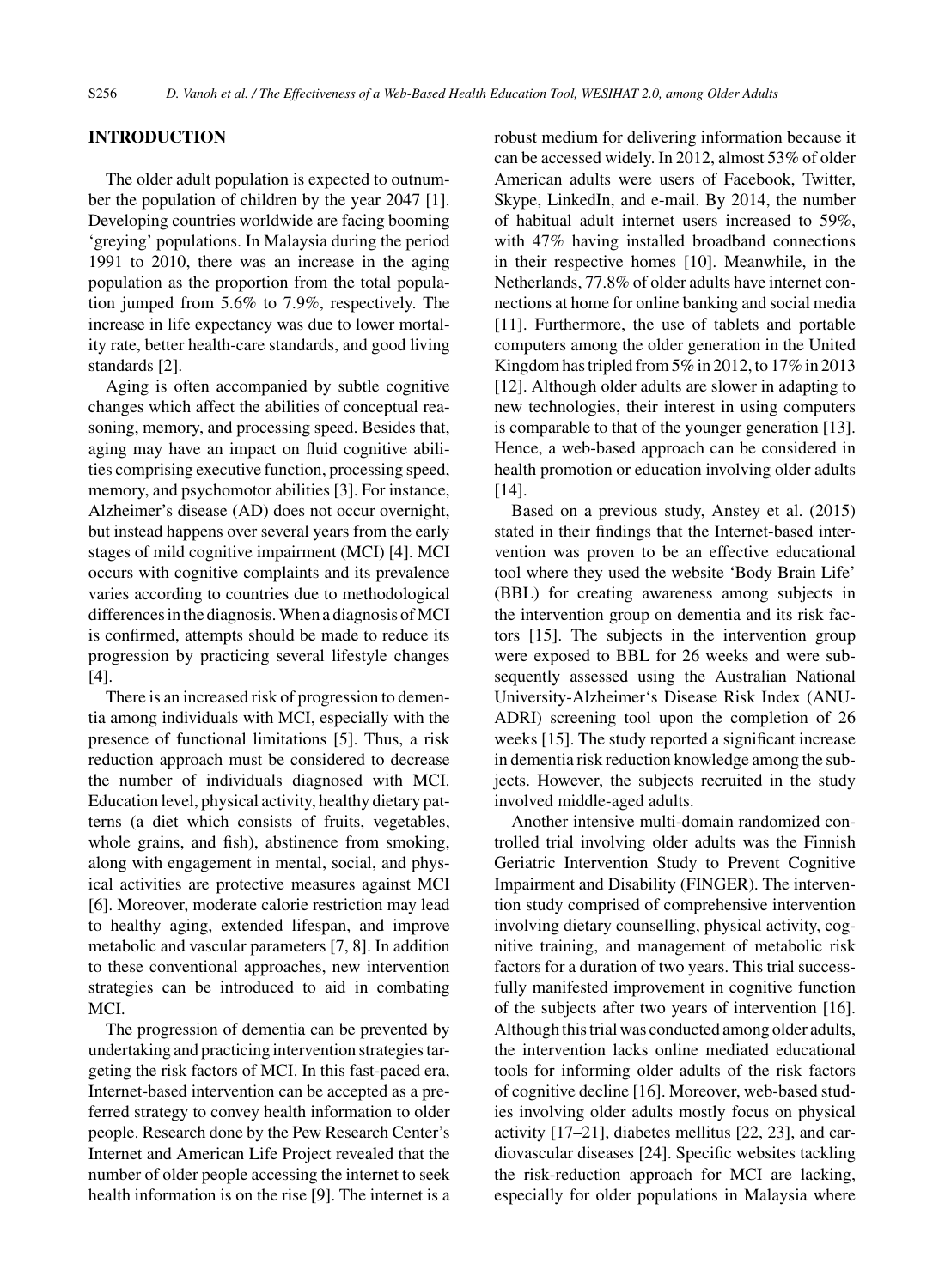Malay is the most commonly spoken language. Thus, a senior-friendly, web-based health education website, WESIHAT 2.0©, was developed [25] as an extension of the previous WESIHAT version [26] to assist in the effort to lower the risk of MCI. The main objective of the current study was to determine the efficacy of WESIHAT 2.0©application towards cognition, physical fitness, biochemical indices, and psychosocial parameters. Furthermore, the cost saved using the website in improving specific parameters such as disability and information support has been analyzed.

# **METHODS**

The study employed a two-arm randomized controlled trial (RCT), with 25 subjects in the treatment and control groups, respectively. The treatment group was exposed to WESIHAT 2.0©for four days per week, 30 minutes per session for six months. Meanwhile, the control group received the 'Healthy Eating' pamphlet. Subjects were randomized into the treatment and control group using randomization software Graph Pad [\(http://www.graphpad.com/quickcalcs/index.cfm\)](http://www.graphpad.com/quickcalcs/index.cfm) by considering the presence of covariates. The randomization software was utilized in this study as per the suggestion by Suresh (2011) [27], where he stated that clinical trials with a sample size of less than 100, would require adaptive randomization using randomization software especially when covariates are present in order to achieve treatment outcomes. The fieldworkers involved in the study were blinded, by not knowing the details of randomization to minimize performance bias, so that all participants obtained a similar amount of attention. Besides that, the chosen fieldworkers had to attend a training session with the experts in the respective fields to know the proper way of administering the questionnaire. Each fieldworker was assigned to one task throughout the data collection process.

This study design was approved by the Universiti Kebangsaan Malaysia and Research Ethics Committee (NN-060-2013). Written informed consent was obtained from all subjects involved in the study prior to commencing the study. This study was conducted for a period of six months at three intervals (baseline, third month, and sixth month) in four areas in and around the Klang Valley, namely Keramat, Cheras, Kajang, and Putrajaya.

#### *Inclusion and exclusion criteria of the study*

The inclusion criteria of the subjects were: 1) had a Mini-Mental State Examination (MMSE) score of 28 and below due to its high sensitivity and specificity for older adults with at least secondary education [28]; 2) received at least secondary education because this group of adults is more likely to use the internet frequently to browse for health-related information [29]; 3) had access to a computer, laptop, or tablet with an internet connection, and 4) had a Geriatric Depression Scale (GDS) score of below 5. Meanwhile, the exclusion criteria were: 1) having MMSE score above 28 and below 15 (MMSE score below 15 was considered at risk of dementia) [30]; and 2) had no computer with internet connection at home. In addition, individuals with symptoms of depression were excluded from the study because they had higher risk of mood swings, difficulties in decision making, and functional deficits such as dependency and isolation from society [31, 32].

# *Calculated sample size*

The sample size was calculated using the GPower software. Compromise power analysis has been used because the *a priori* power analysis yields a larger sample size than is feasible. Compromise power analysis is used to alter the alpha level and power based on the error probability ratio. Sample size obtained for each group was 23 with power of 0.83%, effect size of 0.8, beta to alpha ratio of 2 at two tailed. After considering 10% drop-out the sample size for each group was 25.

#### *Randomization of participants*

Prior to the randomization, screening was conducted for the selection of eligible participants. The initial list comprised of 150 people with an educational level above elementary school where each individual in the list was personally contacted to invite them to participate in the screening program. However, only 80 people met the criteria for MMSE and GDS. The screening was conducted from May to July 2016. Information gathered during the screening included socio-demographic information (including having a personal computer, laptop, tablet, or iPad and having an internet connection), health status (comorbidities), functional status (Activities of Daily Living and Instrumental Activities of Daily Living),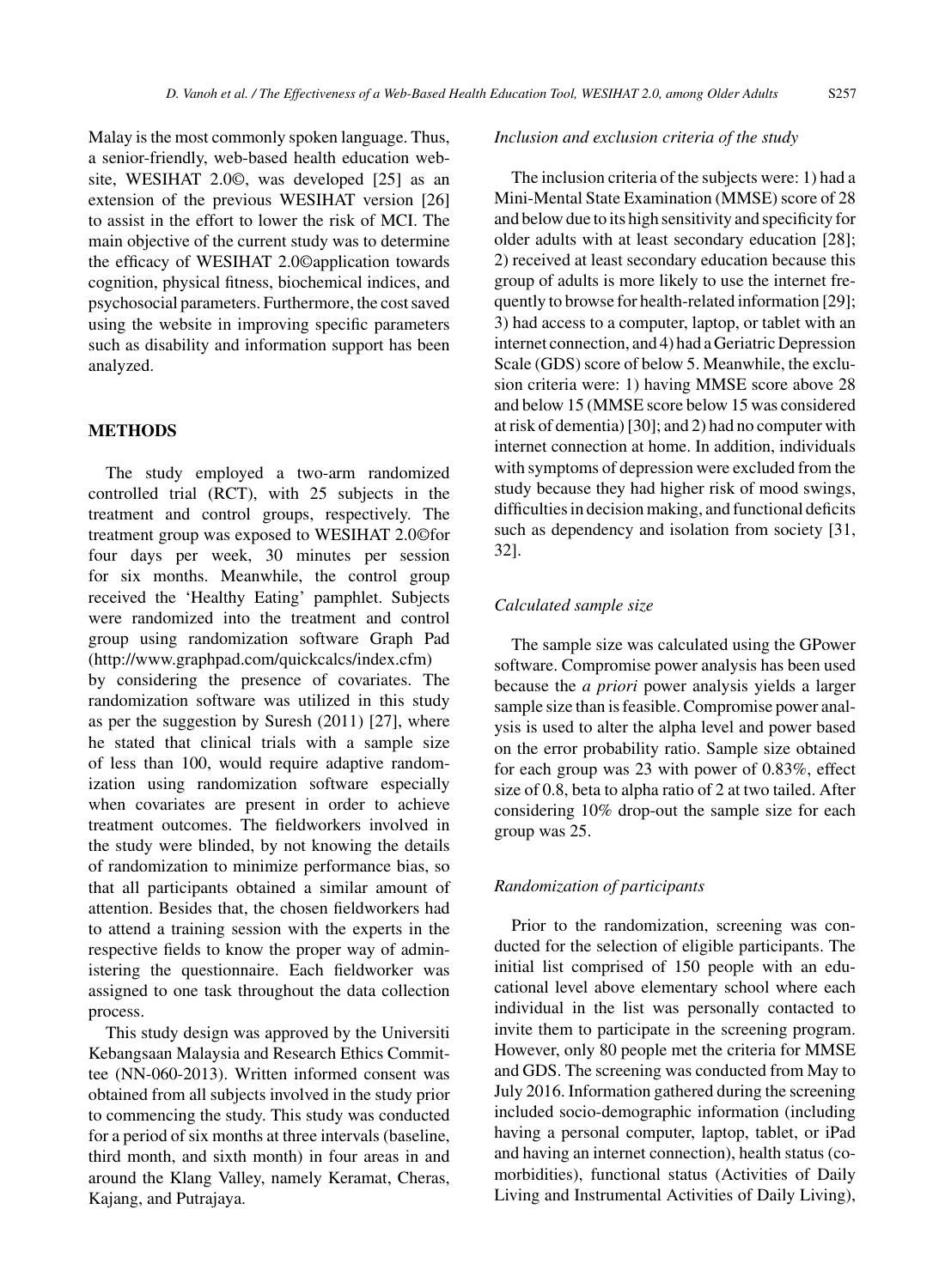

Fig. 1. Sampling procedure flow chart.

cognitive tests (MMSE, digit span, Rey Auditory Verbal Learning Test), and GDS for symptoms of depression.

From the 80 people shortlisted based on the MMSE score, 20 were excluded because they were not willing to participate, shifted to another state, or could not be contacted. Finally, a total of 60 participants were shortlisted for the RCT and they participated in the baseline study of the intervention. However, during the study period, ten subjects withdrew from the study (five from each group) due to unavoidable circumstances such as demise, surgery, poor health, or transfer which was communicated via phone calls. Ultimately, 50 subjects were included in the statistical analysis upon the completion of the study period. Hence, each group consisted of 25 subjects respectively (Fig. 1 shows the randomization of subjects).

# *Intervention using WESIHAT 2.0 and the printed material*

The recruits from the intervention group were exposed to WESIHAT 2.0©, a web-based application for a duration of six months (at least 30 minutes per day). The development and acceptability of WESI-HAT 2.0 have already been reported [25]. For the first three months of the intervention, group counselling was conducted among respondents in the intervention group to educate them about the components of WESIHAT 2.0©. A browsing manual was also provided to the subjects within the Uniform Resource Locator (URL) of the website.

As for the control group, the 'Healthy Eating' pamphlet was provided. The printed material was obtained from the Ministry of Health Malaysia. The pamphlet consisted of dietary recommendations and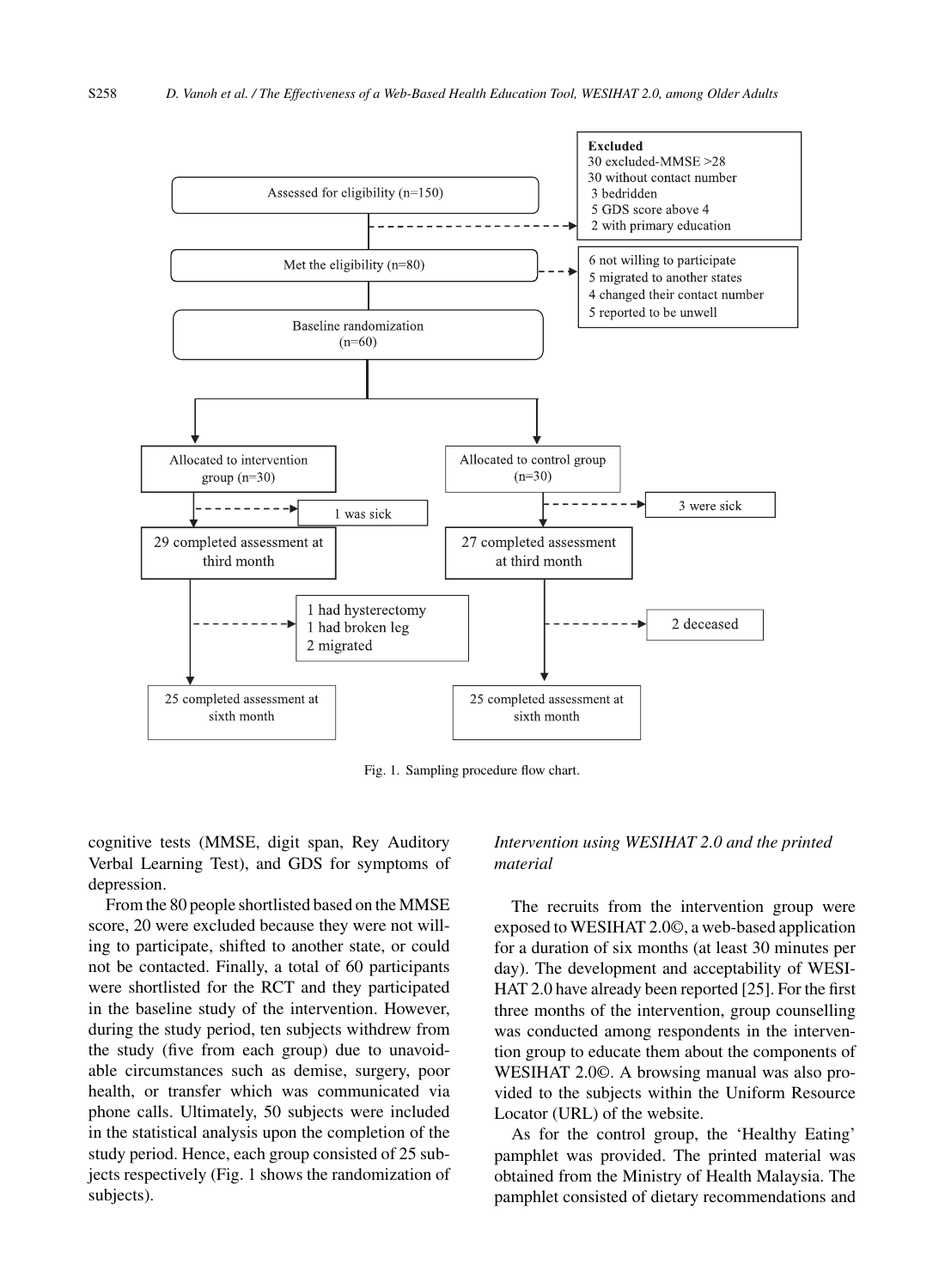| Intervention (WESIHAT 2.00)                         | Control (Healthy Eating Pamphlet)                 |
|-----------------------------------------------------|---------------------------------------------------|
| Website consist of four main components:            | The pamphlet consists of nine dietary components: |
| 1) TUA-WELLNESS screening tool, a ten-item          | 1) Water                                          |
| screening tool for identifying risk of memory       | 2) Fat and Cholesterol                            |
| impairment                                          | 3) Sugar and Salt                                 |
| 2) Ten lifestyle-based memory enhancing guides      | 4) Milk and Dairy Products                        |
| (control blood sugar, control blood cholesterol,    | 5) Fish, Poultry, Meat and Legumes                |
| intake of fruits and vegetables, intake of fish,    | 6) Fruits and Vegetables                          |
| calorie restriction, mental stimulating activities, | 7) Cereals and Grain                              |
| physical activity, smoking and alcohol, social      | 8) Portion Size                                   |
| activity and holistic health care)                  | 9) Food Pyramid of Malaysia                       |
| 3) Health Diary, a platform for users to save their |                                                   |
| biochemical test results                            |                                                   |
| 4) Healthy Food Menu, provided users with healthy   |                                                   |
| meal preparation tips, shopping guidelines, and     |                                                   |
| nutrition related quiz.                             |                                                   |

Table 1 Components of WESIHAT 2.0©and Pamphlet

| Parameters               | Description of parameters                                                                                                                                                                                                                                                                                                            |
|--------------------------|--------------------------------------------------------------------------------------------------------------------------------------------------------------------------------------------------------------------------------------------------------------------------------------------------------------------------------------|
| Socio-demographics       | Name, address, identification card number, gender, race, religion, education level (in years), contact number,<br>marital status, total household income (including money given by children, spouses, relatives and funding<br>received from governmental organization), living status, smoking and alcohol                          |
| Medical history          | Self-reported medical history 'Are you currently having any of the listed diseases?' Hypertension, diabetes<br>mellitus, hyperlipidemia, arthritis, chronic lung diseases, stroke, heart diseases, asthma, cancer, gout,<br>constipation, gastric, urinary incontinence, chewing or swallowing problems. Family history of dementia. |
| Cognitive test           | Digit span [33], digit symbol [33], Rey Auditory Verbal Learning Test [34], visual reproduction I and II [35],<br>matrix reasoning [36], Clock Drawing Test [37], Trail Making Test part A and B [38], Mini-Mental State<br>Examination [39]                                                                                         |
| Psychosocial             | Loneliness [40], Medical Outcome Social Support Survey [41], self-reported quality of life, WHODAS disability<br>scale [42], Geriatric Depression Scale [43]                                                                                                                                                                         |
| <b>Functional status</b> | Activities of Daily Living [44] and Instrumental Activities of Daily Living [45]                                                                                                                                                                                                                                                     |
| Fitness                  | Two-minute step test, timed up and go test, chair stand test, chair sit and reach test, back scratch test, gait speed,<br>and hand grip strength [46]                                                                                                                                                                                |

Table 2 Parameters investigated in this study

advice based on the Malaysian Food Pyramid. The control group was provided with dietary counselling based on the pamphlet given, during each visit.

The description of the website and pamphlet are summarized in Table 1

#### *Parameters investigated during the intervention*

Each subject was given a booklet with an individual registration number. The booklet consisted of the parameters investigated and it required a minimum of one hour to complete the booklet. Table 2 lists the parameters included in the booklet along with the references. The initial section of the booklet consists of the socio-demographic variables such as education level, gender, religion, age, marital status, household income, and much more. This is followed by self-reported medical history such as diabetes, heart diseases, gastrointestinal diseases,

urinary incontinence, respiratory diseases, and swallowing problems. This intervention comprises two outcomes. The assessment of the cognitive function of the recruits is the primary outcome with the help of cognitive assessment batteries (Table 2). Meanwhile, the secondary outcome of this intervention was to assess the subjects' fitness, psychosocial, and functional status (Table 2).

## *Tools for assessing primary outcome*

Cognitive function was measured using various cognitive test batteries. Digit span was used for assessing working memory and attention. It consists of two categories namely the digit span forward and backward. Score was the summation of both the components and the raw score was transformed to scale score for the purpose of analysis [33]. Digit symbol was important for determining processing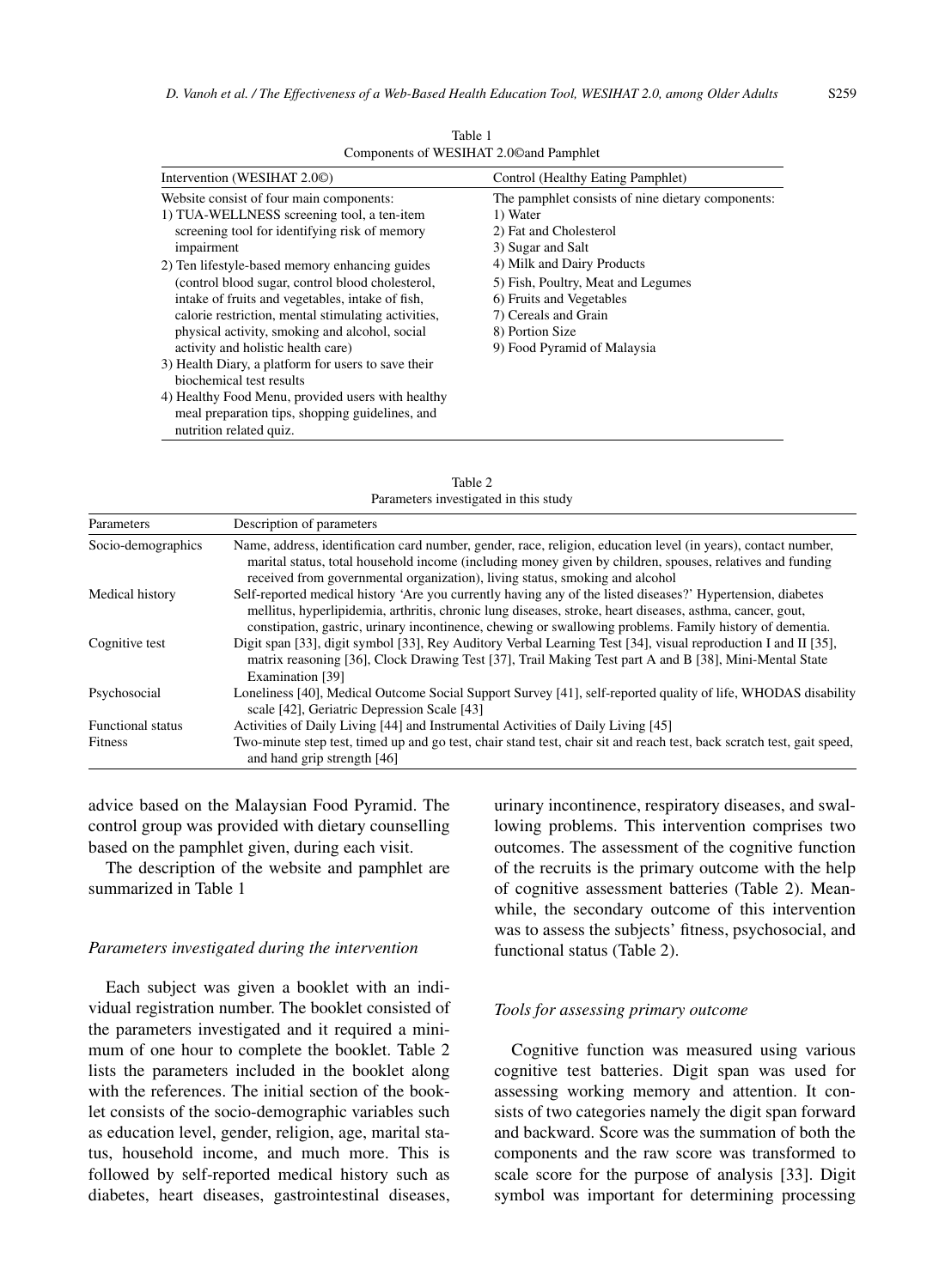speed. In this test, subjects were required to draw the symbols specific for each number within the duration of two minutes [33]. Rey Auditory Verbal Learning Test was used for assessing verbal memory [34]. In this test, subjects were required to remember a list of 15 words uttered by the researcher for a repetition of five times. The rate of verbal learning was calculated using the formula '(total sum of A1 to A5)- $(5xA1)'$ [35]. Visual memory was evaluated by using Visual Reproduction I and II [36]. In Visual Reproduction I, subjects were presented with four cards, one at each time, consisting of geometric shapes. They were required to remember the shapes in each card and draw them. Meanwhile, in Visual Reproduction II, subjects were required to draw all the four pictures after an interval of one minute without any clues. Matrix reasoning is another cognitive test battery for assessing working memory, processing speed, and reasoning abilities. Subjects were showed 35 pictures with any empty space in each. They were required to fill in the space with the correct answer based on appropriate reasoning [33]. Clock Drawing Test is for assessing visuo-spatial skills. In this test, subjects were required to draw a clock which showed 45 minutes past two. Scoring was based on the method proposed by Sunderland [37]. Folstein et al. [38] developed one of the most preferred and robust test battery called the MMSE. This questionnaire with 30 items is used to determine the global cognitive function by measuring the language, orientation, awareness, and registration and recall abilities of the subjects.

#### *Tools for measuring secondary outcomes*

The three-item loneliness scale was used for measuring level of loneliness. Each item had three-point Likert scale: 1 (hardly ever), 2 (some of the time), and 3 (often). Higher score indicated more severe loneliness [39]. Furthermore, social support was assessed using Medical Outcome Social Support Survey (MOSS). MOSS consist of four subscales namely informational support, tangible support, positive social interaction, and affective support. Higher score in each scale indicated better social support [40]. Quality of life was measured via a single question of 'How do you rate your current quality of life?' It has four-point Likert scale of 'very satisfied', 'satisfied', 'not satisfied', and 'not satisfied at all'. WHODAS disability scale has 12 items and measured six major domains, namely mobility, self-care, household/life activities, cognitive, social/getting along,

and society/participation [41]. Depressive symptoms were measured using GDS with 15 items and two answer options of 'Yes' and 'No' [42]. Activities of Daily Living has six items with 'yes' and 'no' answer options for assessing ability to perform basic routines such as toileting, eating, dressing, bathing, transferring, and continence [43]. On the other hand, Instrumental Activities of Daily Living assesses more complex activities such as transporting oneself, ability to use telephone, shopping, managing finance, performing household chores, and managing medications [44]. Fitness comprised of several tests assessing different domains. Two-minute step test is for assessing aerobic endurance, timed up and go is for agility and balance, chair stand test assesses lower body strength, chair sit and reach is for upper body flexibility, back scratch test is for lower body flexibility, gait speed is for assessing risk of falls, and hand grip strength measures upper muscle strength [45].

Upon collecting the questionnaire booklets, they were checked thoroughly for missing data. Finally, before returning home, WESIHAT 2.0©was explained to the subjects in the treatment group and permission was obtained to contact them at least once a week as a reminder to use the website. Furthermore, to avoid contamination bias, participants in the intervention group were requested not to leak any information regarding the website to the control group during the period of intervention.

Besides the actual data collection, subjects in the intervention group met once a month for group counselling sessions in order to educate them on the content of WESIHAT 2.0. It was conducted in the community hall near the subject's area by the researcher. The main purpose of the discussion session is to provide exposure of the treatment group to the content of WESIHAT 2.0. Some of the subjects in the treatment group were not familiar with WESI-HAT 2.0. Thus, group discussion was conducted to explain the proper ways to use the website, to describe the content in WESIHAT 2.0, and to identify the problems faced by subjects when using the website. To avoid boredom, the counselling session was made interesting by having a quiz related to the content of WESIHAT 2.0 and playing free online brain games using tablets. Subjects played brain games for 10 minutes during their recess session. Each group counselling session took almost 4 hours because there were practical sessions. There were three counselling sessions throughout the intervention period. Subjects were required to browse WESIHAT 2.0 using the researcher's laptops, tablets, and internet connection.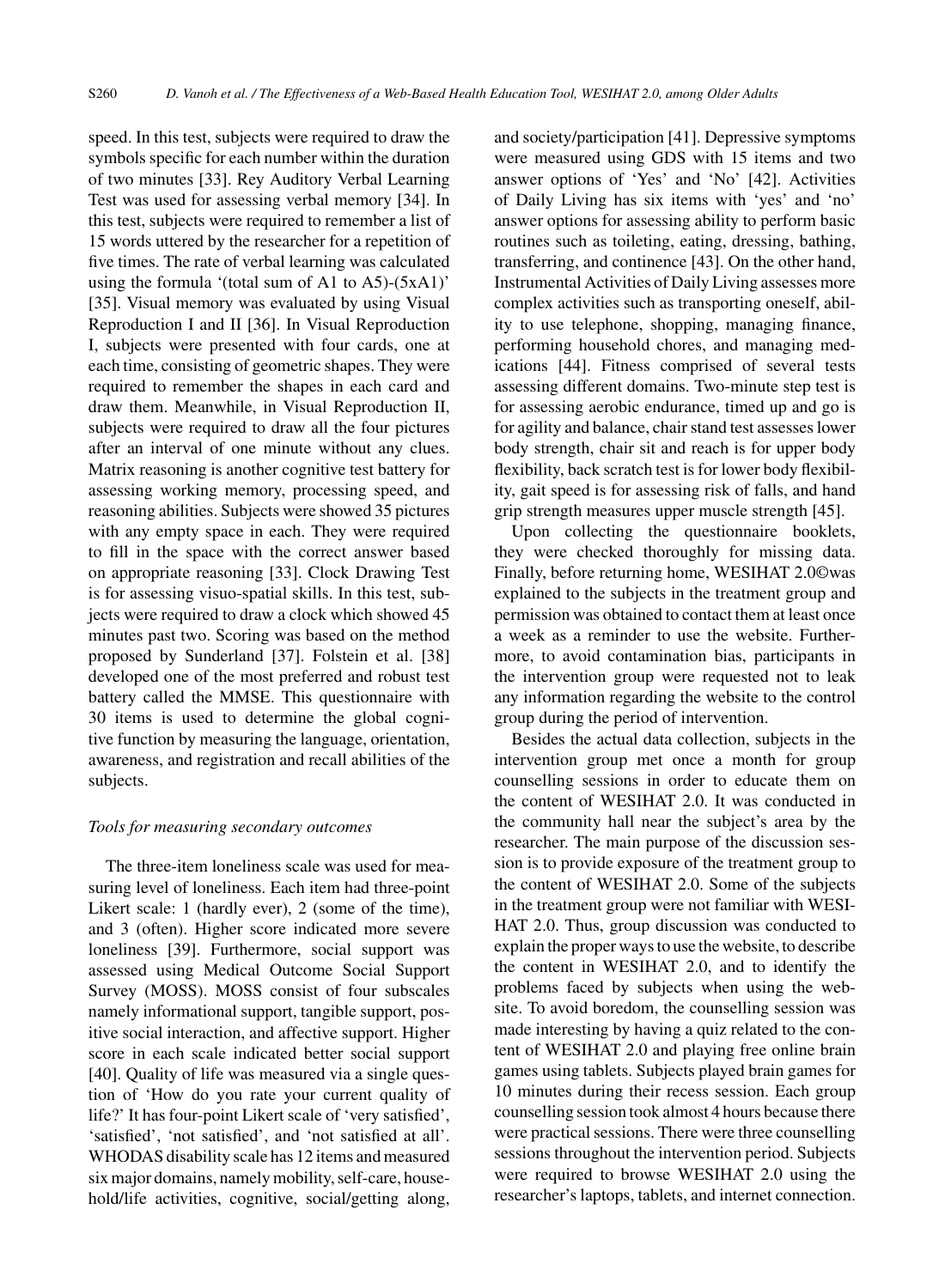Meanwhile, the control group was not provided with counselling session.

## *Cost-analysis of WESIHAT2.0©*

Activity-Based Costing, as proposed by Baker [46], was employed to estimate the cost and improvements in scores after the implementation of WESIHAT 2.0 and pamphlet. The Activity-Based Costing concept identifies activities which consume resources which are then translated into costs. During the study, costs related to human resources were identified by multiplying the staffs' salary per subject with the score of the WHODAS 2.0 and informational support. Salary per subject for each fieldworker was obtained by dividing the salary per day with the total number of subjects per day. In this study, the fieldworkers were paid MYR 50 per day. The total number of subjects in one day is expected to be around 12 people. Thus, the estimated staff cost per subject for each fieldworker was 50/12 which is MYR 4.17.

Next, the cost required for the utilization of WESI-HAT 2.0©and the pamphlet was calculated based on the need for staff and other elements such as questionnaire booklets, cost of printing pamphlets, the cost of websites, lodging of fieldworkers, transport, food, rental of the community hall, and honorarium. The total cost for WESIHAT 2.0 website development and web-application was MYR 26,000 over a maintenance period of five years, at approximately MYR 5,200 per year (MYR 26,000/5). Based on the Malaysian Communications and Multimedia Commission, the Internet users in year 2016 was about 24.5 million of which 1.2% were older individuals [47]. Therefore, the total older Internet users in the year 2016 represents 294,000 internet users per year (1.2%  $\times$  24.5 million). Hence, the cost per user per year was approximated at MYR 0.018 (MYR 5200/294000). For the purpose of this study which was six months, the cost per subject was MYR 0.009.

#### *Statistical analysis*

The baseline data analysis involved the use of Chi-Square test or the Fisher Exact test (for categorical variables with binary options when at least one cell has an expected frequency of less than 5), and the Mann-Whitney test for the analysis between the groups with numerical variables such as age and years of education. The effectiveness of the intervention was measured using a two-way repeated measure Analysis of Variance (ANOVA) adjusted for

age, years of education, fasting blood sugar, triglyceride, high-density lipoprotein cholesterol, digit span scale score, and score of Trail Making Test B. The confounding variables, except for age and years of education, were the significant variables at the baseline analysis. The significance level was set at  $p < 0.05$ .

## **RESULTS**

# *Participant demographics*

As listed in Table 3, no significant differences were observed between the two groups in regards to age, gender, race, education level, marital status, living arrangements, and personal income. These results indicated that individuals in both the groups were comparable on socio-demographic aspects.

# *Effect of intervention on cognitive function, physical fitness, biochemical parameters, and oxidative stress indices*

Table 4 indicated no significant intervention effects for all the cognitive tests assessed. However, significant time and group effects were observed for gait speed and back scratch tests, respectively. Intervention effect, however, was not significant for all the physical functions assessed (Table 5). Table 4 further demonstrated that there were no significant intervention effects observed in both groups for all biochemical and oxidative stress indices. Despite that, the intervention group did show a drastic decline in the mean percentage difference of low density lipoprotein (LD) cholesterol (–10.01%), while the control group demonstrated an increment of 4.07% from baseline to the third month  $(p < 0.05)$ . The mean percentage difference for total cholesterol also showed a significant decline from baseline to the third month for both the intervention and control groups. A greater decline was demonstrated among the intervention group (–7.83%) as compared to the control group  $(-2.17\%)$   $(p < 0.05)$  (Fig. 2). This shows that the treatment group had proper control of their cholesterol level during the intervention period.

# *Effect of intervention on disability and social support*

The self-perception of disability was assessed by WHODAS 2.0 and indicated significant group, time, and interaction effects  $(p < 0.01)$  (Table 6).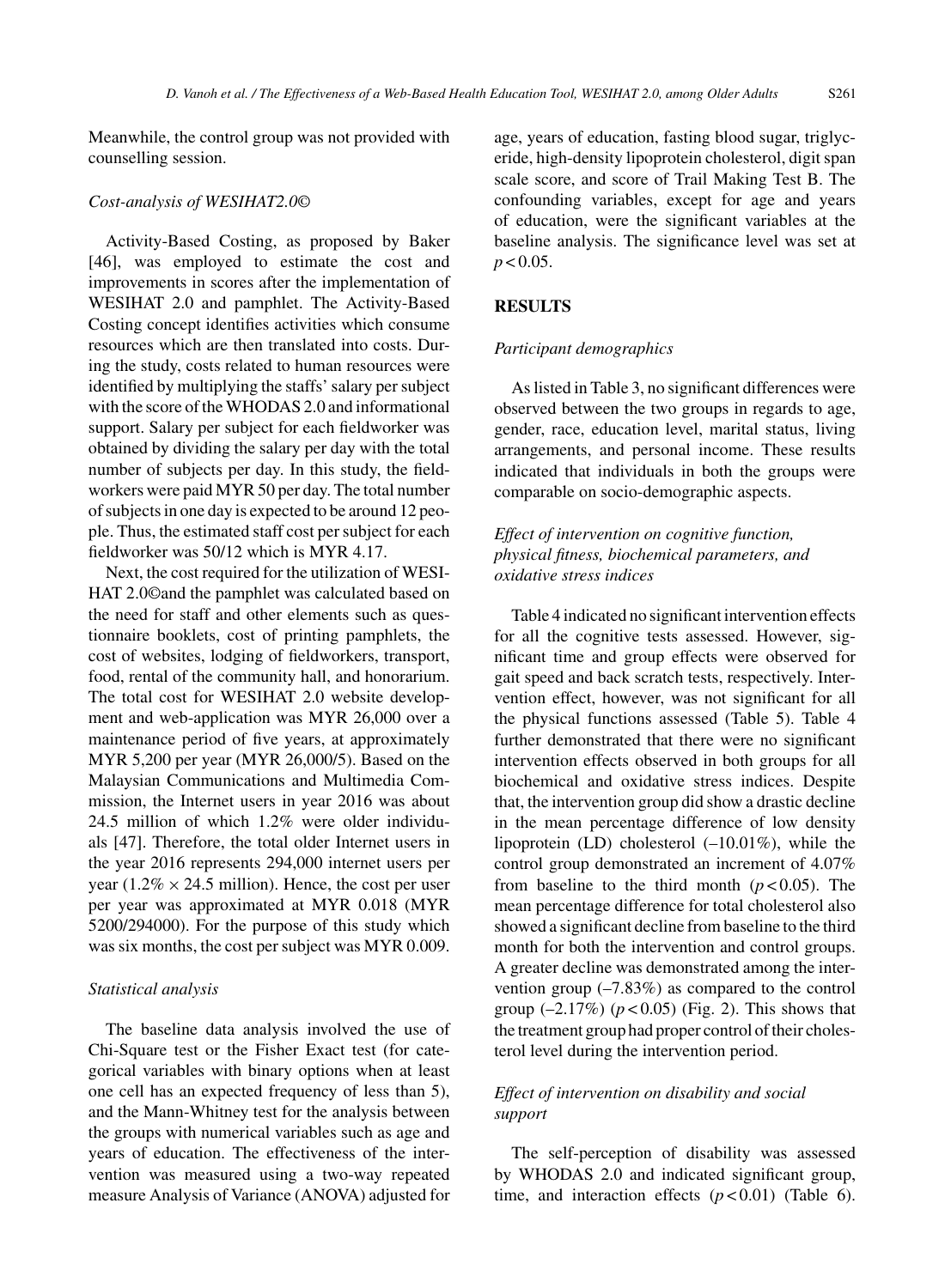S262 *D. Vanoh et al. / The Effectiveness of a Web-Based Health Education Tool, WESIHAT 2.0, among Older Adults*

| Parameter          | Total            | WESIHAT 2.0 ©Group | Control Group    | $\boldsymbol{p}$     |
|--------------------|------------------|--------------------|------------------|----------------------|
|                    | $(N = 50)$       | $(n=25)$           | $(n=25)$         |                      |
| Mean age $(y)$     | $67.84 \pm 5.65$ | $66.92 \pm 4.60$   | $68.76 \pm 6.50$ | $0.271$ <sup>1</sup> |
| Gender:            |                  |                    |                  |                      |
| Men                | 21(42.0)         | $9(36.0\%)$        | $12(48.0\%)$     | 0.390 <sup>2</sup>   |
| Women              | 29(58.0)         | $16(64.0\%)$       | $13(52.0\%)$     |                      |
| Race:              |                  |                    |                  | 0.667 <sup>3</sup>   |
| $0.157^2$          |                  |                    |                  |                      |
| Malay              | 44 (88.0)        | 23(92.0)           | 21(84.0)         |                      |
| Indian             | 6(12.0)          | 2(8.0)             | 4(16.0)          |                      |
| Personal Income*:  |                  |                    |                  |                      |
| $<$ RM 1000        | 10(20.0)         | 2(8.0)             | 8(32.0)          |                      |
| RM1001-RM2000      | 14(28.0)         | 6(24.0)            | 8(32.0)          |                      |
| RM2001-RM3000      | 9(18.0)          | 6(24.0)            | 3(12.0)          |                      |
| RM3001-RM4000      | 9(18.0)          | 7(28.0)            | 3(12.0)          |                      |
| >RM4000            | 7(14.0)          | 4(16.0)            | 3(12.0)          |                      |
| Marital status:    |                  |                    |                  |                      |
| Married            | 3(6.0)           | 21 (80.8)          | 17(70.8)         | 0.184 <sup>2</sup>   |
| Single             | 31(62.0)         | 5(19.2)            | 7(29.2)          |                      |
| Divorced/Widow     | 16(32.0)         | 5(20.0)            | 11(44.0)         |                      |
| Living status:     |                  |                    |                  |                      |
| Living alone       | 4(8.0)           | 3(12.0)            | 1(4.0)           | 0.609 <sup>3</sup>   |
| Living with others | 46 (92.0)        | 22(88.0)           | 24(96.0)         |                      |
| Years of education | $11.91 \pm 2.47$ | $12.58 \pm 2.86$   | $11.24 \pm 1.81$ | 0.053 <sup>1</sup>   |

Table 3 Socio-demographic characteristics of the subjects in the WESIHAT2.0©and

 $1_p$  > 0.05 not significant using Mann-Whitney test;  $2_p$  > 0.05 not significant using Chi-Square;  $3_p$  > 0.05 not significant using Fisher-Exact Test. ∗Personal income was expressed in RM which is the abbreviation of Ringgit Malaysia or also known as MYR (Malaysian Ringgit). Personal income was the money a subject had in a month for their monthly expenses and this included subject's salary if they are still working, pension or money given to them by their children.

The intervention group scored lower than the control group in WHODAS 2.0 which was indicative of greater severity in disability within the control group. The change in self-perception of disability score in the control group was  $4.87 \pm 6.16$  at baseline, to  $3.33 \pm 4.62$  during the third month, and  $2.53 \pm 5.64$ at the sixth month  $(p < 0.05)$ . The intervention group had a lower self-perception of disability score from  $1.10 \pm 1.62$  at baseline to  $1.40 \pm 2.06$  at the third month to  $1.15 \pm 1.76$  at the sixth month. Moreover, a significant effect was found for the informational support score  $(p < 0.05)$  and tangible support score  $(p<0.01)$ . The informational support score increased from  $73.8 \pm 18.5$  at baseline to  $102.5 \pm 24.1$  at the third month and to  $112.5 \pm 20.4$  at the sixth month for the intervention group; while for the control group, the baseline score was higher  $(78.7 \pm 27.0)$ . However by the third  $(81.0 \pm 16.6)$  and sixth month  $(108.9 \pm 28.1)$ , the scores were comparatively lower than that of the intervention group  $(p < 0.05)$ .

# *Cost-Analysis of WESIHAT 2.0 as compared to printed material*

Based on the results of the intervention, WHO-DAS 2.0 scores post-intervention were  $1.2 \pm 1.8$  and  $2.5 \pm 5.6$  for the treatment and control groups, respectively (significant intervention effect, *p* < 0.05). The staff cost per subject is MYR 4.17. The staff cost per subject will be multiplied with the disability scores in the respective group. The staff costs for the disability score improvement using WESIHAT 2.0©was lower than the pamphlet (MYR 5.00 versus MYR 10.43) (Table 7). The cost of using WESIHAT 2.0©per subject is MYR 0.009 while pamphlet is MYR 4.00. Besides that, food expenses were higher for the intervention group due to counselling session. Each subject in the intervention group had to attend the counselling session once. They will be provided one meal. No other expenses were involved in the counselling session such as hall rental or fieldworker's salary. Thus, the total overall cost (including staff cost and all other expenses) for WESIHAT 2.0©(MYR 120.479) was lower than the pamphlet (MYR127.40) and by using WESIHAT 2.0©, MYR 6.92 can be saved per subject (Table 7).

Similarly, informational support scores postintervention were  $112.5 \pm 20.2$  and  $108.9 \pm 28.1$  for the treatment and control groups, respectively (significant interaction effect,  $p < 0.05$ ). The total overall cost spent for WESIHAT 2.0©(MYR 584.604) was lower than a pamphlet (MYR 571.083), indicating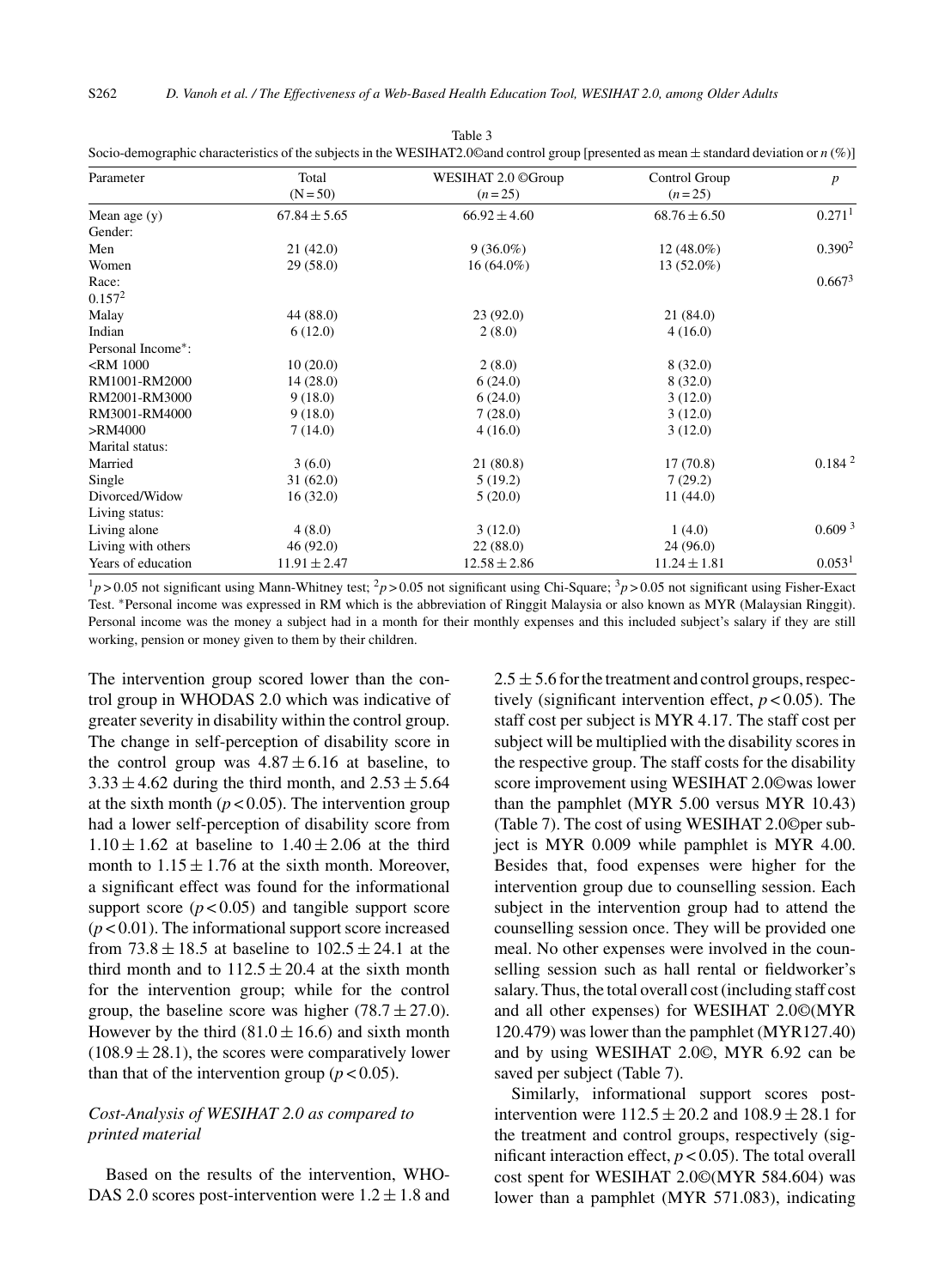| Parameters                           | WESIHAT 2.00      | Control                                                            |                  | Group effect | Time effect |                                                                  |                                         |  | Interaction effect |            |       |
|--------------------------------------|-------------------|--------------------------------------------------------------------|------------------|--------------|-------------|------------------------------------------------------------------|-----------------------------------------|--|--------------------|------------|-------|
|                                      | group             | group                                                              | $\boldsymbol{p}$ | $\eta_n^2$   | Power       |                                                                  | $\eta_p^2$<br>Power<br>$\boldsymbol{p}$ |  | $\boldsymbol{p}$   | $\eta_p^2$ | Power |
|                                      | $(n=25)$          | $(n=25)$                                                           |                  |              |             |                                                                  |                                         |  |                    |            |       |
| <b>Mini-Mental State Examination</b> |                   |                                                                    |                  |              |             |                                                                  |                                         |  |                    |            |       |
| <b>Baseline</b>                      | $28.30 \pm 1.78$  | $27.00 \pm 2.63$                                                   |                  |              |             | $0.460$ $0.020$ $0.112$ $0.001*$ $0.266$ $0.953$ $0.256$ $0.049$ |                                         |  |                    |            | 0.258 |
| 3rd month                            | $28.70 \pm 1.45$  | $28.19 \pm 1.80$                                                   |                  |              |             |                                                                  |                                         |  |                    |            |       |
| 6th month                            | $29.25 \pm 0.91$  | $27.31 \pm 2.44$                                                   |                  |              |             |                                                                  |                                         |  |                    |            |       |
| <b>Digit Symbol</b>                  |                   |                                                                    |                  |              |             |                                                                  |                                         |  |                    |            |       |
| <b>Baseline</b>                      | $9.05 \pm 2.70$   | $8.13 \pm 2.66$                                                    |                  |              |             | 0.905 0.001 0.052 0.674 0.015 0.111 0.991 0.019                  |                                         |  |                    |            | 0.051 |
| 3rd month                            | $10.00 \pm 3.04$  | $8.25 \pm 2.91$                                                    |                  |              |             |                                                                  |                                         |  |                    |            |       |
| 6th month                            | $11.05 \pm 2.42$  | $8.88 \pm 2.99$                                                    |                  |              |             |                                                                  |                                         |  |                    |            |       |
| Rate of verbal learning              |                   |                                                                    |                  |              |             |                                                                  |                                         |  |                    |            |       |
| <b>Baseline</b>                      | $-3.75 \pm 25.71$ | $-13.60 \pm 23.64$ 0.404 0.034 0.201 0.272 0.046 0.191 0.401 0.035 |                  |              |             |                                                                  |                                         |  |                    |            | 0.202 |
| 3rd month                            | $-5.80 \pm 24.39$ | $3.40 \pm 22.97$                                                   |                  |              |             |                                                                  |                                         |  |                    |            |       |
| 6th month                            | $-8.70 \pm 27.95$ | $-20.80 \pm 28.06$                                                 |                  |              |             |                                                                  |                                         |  |                    |            |       |
| <b>Clock Drawing Test</b>            |                   |                                                                    |                  |              |             |                                                                  |                                         |  |                    |            |       |
| <b>Baseline</b>                      | $9.95 \pm 0.22$   | $9.63 \pm 0.89$                                                    |                  |              |             | 0.334 0.035 0.158 0.181 0.063 0.321 0.631 0.624                  |                                         |  |                    |            | 0.104 |
| 3rd month                            | $9.95 \pm 0.22$   | $9.5 \pm 0.89$                                                     |                  |              |             |                                                                  |                                         |  |                    |            |       |
| $6th$ month                          | $10.0 \pm 0.00$   | $9.50 \pm 0.89$                                                    |                  |              |             |                                                                  |                                         |  |                    |            |       |
| <b>Matrix reasoning</b>              |                   |                                                                    |                  |              |             |                                                                  |                                         |  |                    |            |       |
| <b>Baseline</b>                      | $13.05 \pm 5.46$  | $10.36 \pm 4.16$                                                   |                  |              |             | 0.898 0.001 0.052 0.413 0.035 0.197 0.821 0.397                  |                                         |  |                    |            | 0.079 |
| 3rd month                            | $14.90 \pm 5.55$  | $12.86 \pm 6.41$                                                   |                  |              |             |                                                                  |                                         |  |                    |            |       |
| 6th month                            | $14.85 \pm 5.26$  | $12.36 \pm 6.85$                                                   |                  |              |             |                                                                  |                                         |  |                    |            |       |
| <b>Visual Reproduction I</b>         |                   |                                                                    |                  |              |             |                                                                  |                                         |  |                    |            |       |
| <b>Baseline</b>                      | $87.53 \pm 15.58$ | $68.40 \pm 26.91$                                                  |                  |              |             | 0.411 0.027 0.127 0.174 0.068 0.361 0.684 0.015                  |                                         |  |                    |            | 0.108 |
| 3rd month                            | $85.26 \pm 19.37$ | $65.73 \pm 33.77$                                                  |                  |              |             |                                                                  |                                         |  |                    |            |       |
| 6th month                            | $95.21 \pm 5.26$  | $78.67 \pm 31.48$                                                  |                  |              |             |                                                                  |                                         |  |                    |            |       |
| <b>Visual Reproduction II</b>        |                   |                                                                    |                  |              |             |                                                                  |                                         |  |                    |            |       |
| <b>Baseline</b>                      | $85.89 \pm 24.23$ | $65.00 \pm 36.96$ 0.471 0.023 0.108 0.551 0.026 0.145 0.846 0.336  |                  |              |             |                                                                  |                                         |  |                    |            | 0.074 |
| 3rd month                            | $90.05 \pm 17.88$ | $76.15 \pm 27.13$                                                  |                  |              |             |                                                                  |                                         |  |                    |            |       |
| 6th month                            | $94.32 \pm 9.42$  | $85.46 \pm 24.77$                                                  |                  |              |             |                                                                  |                                         |  |                    |            |       |
| Trail Making Test A (s)              |                   |                                                                    |                  |              |             |                                                                  |                                         |  |                    |            |       |
| <b>Baseline</b>                      | $51.64 \pm 21.37$ | $61.05 \pm 31.41$ 0.640 0.008 0.074 0.002* 0.203 0.907 0.087 0.087 |                  |              |             |                                                                  |                                         |  |                    |            | 0.490 |
| 3rd month                            |                   |                                                                    |                  |              |             |                                                                  |                                         |  |                    |            |       |
| 6th month                            |                   |                                                                    |                  |              |             |                                                                  |                                         |  |                    |            |       |

Table 4 Effectiveness of intervention on cognitive function

∗*p* < 0.01 significant using two-way repeated measure ANOVA adjusted for age, education years, digit span scale score, trail making test B, triglyceride, high density lipoprotein and fasting blood sugar.

that WESIHAT 2.0©was cost-saving compared to the pamphlet in improving the informational support score (about MYR 13.52 saved using WESIHAT 2.0©) (Table 8).

# **DISCUSSION**

The study successfully showed the effectiveness of a web-based intervention program compared to the conventional health education method. WESI-HAT 2.0©was able to save costs in improving the self-perception of disability (WHODAS 2.0) and informational support score by MYR 6.92 and MYR 13.52, respectively. This agreed with findings by Golsteijn et al. [48], where they demonstrated that web-based intervention for physical activity was a more cost-saving method (\$2.55 per participant per year) compared to a pamphlet (\$2.88 per participant

per year). Web-based intervention is a cheaper strategy for delivering health information for an unlimited number of people compared to printed materials. Although internet-based intervention is expensive to develop initially, the advantages compared to printed materials when disseminated to large populations is remarkable. Overall costs, especially staff costs, for printed material will increase with additional subjects; however, intervention delivered through the internet had no extra costs to reach out to a wider group of people [48, 49]. The web-based module carried more information and is accessible at all times worldwide in areas where the internet is available compared to using the conventional method of distributing pamphlets. Moreover, the contents on a website can be updated when required, unlike the printed materials.

The study demonstrated a significant effect on the self-perception of disability assessed using WHO-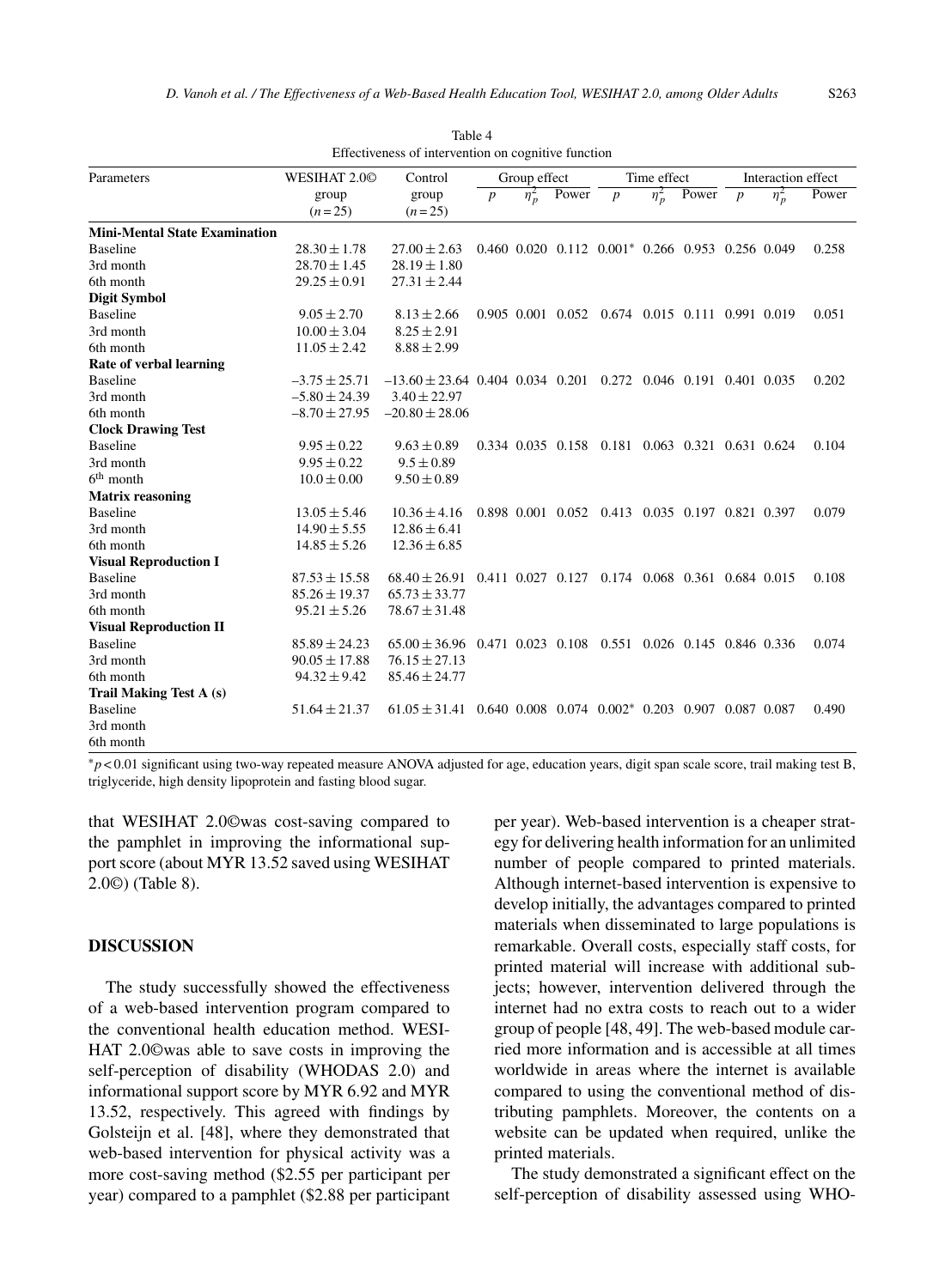|                               |                    |                    | Effectiveness of intervention on Physical Function and Biochemical Indices |              |       |              |             |       |                    |            |       |
|-------------------------------|--------------------|--------------------|----------------------------------------------------------------------------|--------------|-------|--------------|-------------|-------|--------------------|------------|-------|
| Parameters                    | WESIHAT 2.00       | Control            |                                                                            | Group effect |       |              | Time effect |       | Interaction effect |            |       |
|                               | group<br>$(n=25)$  | group<br>$(n=25)$  | P                                                                          | $\eta_p^2$   | Power | $\mathbf{p}$ | $\eta_p^2$  | Power | p                  | $\eta_p^2$ | Power |
| Gait Speed (s)                |                    |                    |                                                                            |              |       |              |             |       |                    |            |       |
| <b>Baseline</b>               | $5.09 \pm 0.83$    | $5.40 \pm 1.45$    | 0.428                                                                      | 0.026        | 0.121 | $0.018*$     | 0.181       | 0.814 | 0.612              | 0.020      | 0.127 |
|                               |                    |                    |                                                                            |              |       |              |             |       |                    |            |       |
| 3rd month                     | $5.45 \pm 0.76$    | $5.73 \pm 1.25$    |                                                                            |              |       |              |             |       |                    |            |       |
| 6th month                     | $5.05 \pm 1.26$    | $5.12 \pm 1.52$    |                                                                            |              |       |              |             |       |                    |            |       |
| <b>Two-Minute Step Test</b>   |                    |                    |                                                                            |              |       |              |             |       |                    |            |       |
| <b>Baseline</b>               | $84.39 \pm 18.83$  | $87.15 \pm 17.48$  | 0.266                                                                      | 0.064        | 0.278 | 0.465        | 0.038       | 0.174 | 0.266              | 0.064      | 0.278 |
| 3rd month                     | $83.89 \pm 18.7$   | $80.62 \pm 13.54$  |                                                                            |              |       |              |             |       |                    |            |       |
| 6th month                     | $493.39 \pm 18.24$ | $88.85 \pm 14.16$  |                                                                            |              |       |              |             |       |                    |            |       |
| <b>Hand Grip</b>              |                    |                    |                                                                            |              |       |              |             |       |                    |            |       |
| <b>Baseline</b>               | $23.25 \pm 5.97$   | $24.03 \pm 9.04$   | 0.574                                                                      | 0.012        | 0.085 | 0.060        | 0.102       | 0.553 | 0.602              | 0.019      | 0.130 |
| 3rd month                     | $22.09 \pm 6.77$   | $23.67 \pm 8.51$   |                                                                            |              |       |              |             |       |                    |            |       |
| 6th month                     | $23.97 \pm 5.95$   | $25.20 \pm 9.61$   |                                                                            |              |       |              |             |       |                    |            |       |
| <b>Chair Stand Test</b>       |                    |                    |                                                                            |              |       |              |             |       |                    |            |       |
| <b>Baseline</b>               | $13.26 \pm 2.83$   | $13.54 \pm 4.22$   | 0.135                                                                      | 0.094        | 0.317 | 0.935        | 0.003       | 0.060 | 0.693              | 0.016      | 0.106 |
| 3rd month                     | $13.53 \pm 2.93$   | $12.46 \pm 2.67$   |                                                                            |              |       |              |             |       |                    |            |       |
| 6th month                     | $13.42 \pm 3.01$   | $12.54 \pm 2.03$   |                                                                            |              |       |              |             |       |                    |            |       |
| <b>Chair Sit and Reach</b>    |                    |                    |                                                                            |              |       |              |             |       |                    |            |       |
| <b>Baseline</b>               | $1.51 \pm 7.87$    | $1.15 \pm 5.76$    | 0.684                                                                      | 0.006        | 0.068 | 0.166        | 0.067       | 0.370 | 0.972              | 0.001      | 0.054 |
| 3rd month                     | $-0.56 \pm 9.95$   | $-1.66 \pm 10.38$  |                                                                            |              |       |              |             |       |                    |            |       |
| 6th month                     | $1.31 \pm 5.37$    | $0.04 \pm 8.63$    |                                                                            |              |       |              |             |       |                    |            |       |
| TUG(s)                        |                    |                    |                                                                            |              |       |              |             |       |                    |            |       |
| <b>Baseline</b>               | $8.59 \pm 1.65$    | $9.05 \pm 2.36$    | 0.369                                                                      | 0.031        | 0.143 | 0.105        | 0.083       | 0.455 | 0.589              | 0.020      | 0.134 |
| 3rd month                     | $9.41 \pm 1.55$    | $9.68 \pm 1.83$    |                                                                            |              |       |              |             |       |                    |            |       |
| 6th month                     | $8.07 \pm 2.83$    | $8.52 \pm 2.70$    |                                                                            |              |       |              |             |       |                    |            |       |
| <b>Back Scratch Test (cm)</b> |                    |                    |                                                                            |              |       |              |             |       |                    |            |       |
| <b>Baseline</b>               | $-6.67 \pm 8.01$   | $-14.19 \pm 11.85$ | $0.027*$                                                                   | 0.174        | 0.616 | 0.495        | 0.027       | 0.164 | 0.753              | 0.011      | 0.093 |
| 3rd month                     | $-7.97 \pm 10.18$  | $-14.03 \pm 11.75$ |                                                                            |              |       |              |             |       |                    |            |       |
| 6th month                     | $-6.08 \pm 9.80$   | $-14.34 \pm 12.83$ |                                                                            |              |       |              |             |       |                    |            | 0.203 |
| <b>PASE</b>                   |                    |                    |                                                                            |              |       |              |             |       |                    |            |       |
| <b>Baseline</b>               | $88.45 \pm 34.31$  | $86.18 \pm 38.38$  | 0.081                                                                      | 0.109        | 0.417 | 0.484        | 0.027       | 0.168 | 0.400              | 0.033      |       |
| 3rd month                     | $101.46 \pm 37.67$ | $84.07 \pm 39.92$  |                                                                            |              |       |              |             |       |                    |            |       |
| 6th month                     | $107.08 \pm 67.37$ | $84.44 \pm 47.71$  |                                                                            |              |       |              |             |       |                    |            |       |
| <b>IADL</b>                   |                    |                    |                                                                            |              |       |              |             |       |                    |            |       |
| <b>Baseline</b>               | $14.00 \pm 0.00$   | $13.81 \pm 0.40$   | 0.073                                                                      | 0.114        | 0.435 | 0.188        | 0.060       | 0.347 | 0.741              | 0.011      | 0.095 |
| 3rd month                     | $14.00 \pm 0.00$   | $13.25 \pm 1.18$   |                                                                            |              |       |              |             |       |                    |            |       |
| 6th month                     | $14.00 \pm 0.00$   | $13.50 \pm 2.00$   |                                                                            |              |       |              |             |       |                    |            |       |
| <b>Total Cholesterol</b>      |                    |                    |                                                                            |              |       |              |             |       |                    |            |       |
| <b>Baseline</b>               | $5.29 \pm 1.02$    | $5.21 \pm 1.24$    | 0.964                                                                      | 0.000        | 0.050 | 0.992        | 0.000       | 0.051 | 0.791              | 0.009      | 0.085 |
| 3rd month                     | $4.81 \pm 0.90$    | $5.04 \pm 1.75$    |                                                                            |              |       |              |             |       |                    |            |       |
| 6th month                     | $5.05 \pm 0.71$    | $5.31 \pm 1.26$    |                                                                            |              |       |              |             |       |                    |            |       |
| LDL-C                         |                    |                    |                                                                            |              |       |              |             |       |                    |            |       |
| <b>Baseline</b>               | $3.22 \pm 0.97$    | $3.17 \pm 1.03$    | 0.816                                                                      | 0.002        | 0.056 | 0.468        | 0.030       | 0.174 | 0.343              | 0.042      | 0.231 |
| 3rd month                     | $2.87 \pm 0.84$    | $3.20 \pm 1.28$    |                                                                            |              |       |              |             |       |                    |            |       |
|                               |                    |                    |                                                                            |              |       |              |             |       |                    |            |       |
| 6th month                     | $3.00 \pm 0.78$    | $3.27 \pm 1.11$    |                                                                            |              |       |              |             |       |                    |            |       |
| <b>TC/HDL</b>                 |                    |                    |                                                                            |              |       |              |             |       |                    |            |       |
| <b>Baseline</b>               | $3.56 \pm 0.77$    | $3.95 \pm 1.08$    | 0.594                                                                      | 0.292        | 0.081 | 0.284        | 0.049       | 0.267 | 0.956              | 0.002      | 0.056 |
| 3rd month                     | $3.72 \pm 1.03$    | $4.05 \pm 1.58$    |                                                                            |              |       |              |             |       |                    |            |       |
| 6th month                     | $3.64 \pm 0.64$    | $4.04 \pm 1.27$    |                                                                            |              |       |              |             |       |                    |            |       |
| Malondialdehyde               |                    |                    |                                                                            |              |       |              |             |       |                    |            |       |
| <b>Baseline</b>               | $0.03 \pm 0.02$    | $0.02 \pm 0.02$    | 0.339                                                                      | 0.040        | 0.155 | 0.106        | 0.093       | 0.454 | 0.186              | 0.071      | 0.347 |
| 3rd month                     | $0.01 \pm 0.01$    | $0.01 \pm 0.01$    |                                                                            |              |       |              |             |       |                    |            |       |
| 6th month                     | $0.01 \pm 0.004$   | $0.02 \pm 0.01$    |                                                                            |              |       |              |             |       |                    |            |       |
| Superoxide dismutase          |                    |                    |                                                                            |              |       |              |             |       |                    |            |       |
| <b>Baseline</b>               | $0.06 \pm 0.02$    | $0.06 \pm 0.04$    | 0.628                                                                      | 0.010        | 0.076 | 0.098        | 0.096       | 0.467 | 0.901              | 0.005      | 0.065 |
| 3rd month                     | $0.04 \pm 0.01$    | $0.04 \pm 0.02$    |                                                                            |              |       |              |             |       |                    |            |       |
| 6th month                     | $0.05 \pm 0.01$    | $0.06 \pm 0.02$    |                                                                            |              |       |              |             |       |                    |            |       |

Table 5 Effectiveness of intervention on Physical Function and Biochemical Indices

∗*p* < 0.05 significant using two-way repeated measure ANOVA adjusted for age, education years, digit span scale score, Trail Making Test B, triglyceride, high density lipoprotein, and fasting blood sugar. TUG, Timed Up and Go Test; PASE, Physical Activity Scale for Elderly; IADL, Instrumental Activity of Daily Living; LDL-C, low density lipoprotein cholesterol; TC, total cholesterol; HDL, high density lipoprotein cholesterol; NS, not significant using two-way repeated measure ANOVA adjusted for age, education years, digit span scale score, trail making test B, triglyceride, high density lipoprotein and fasting blood sugar.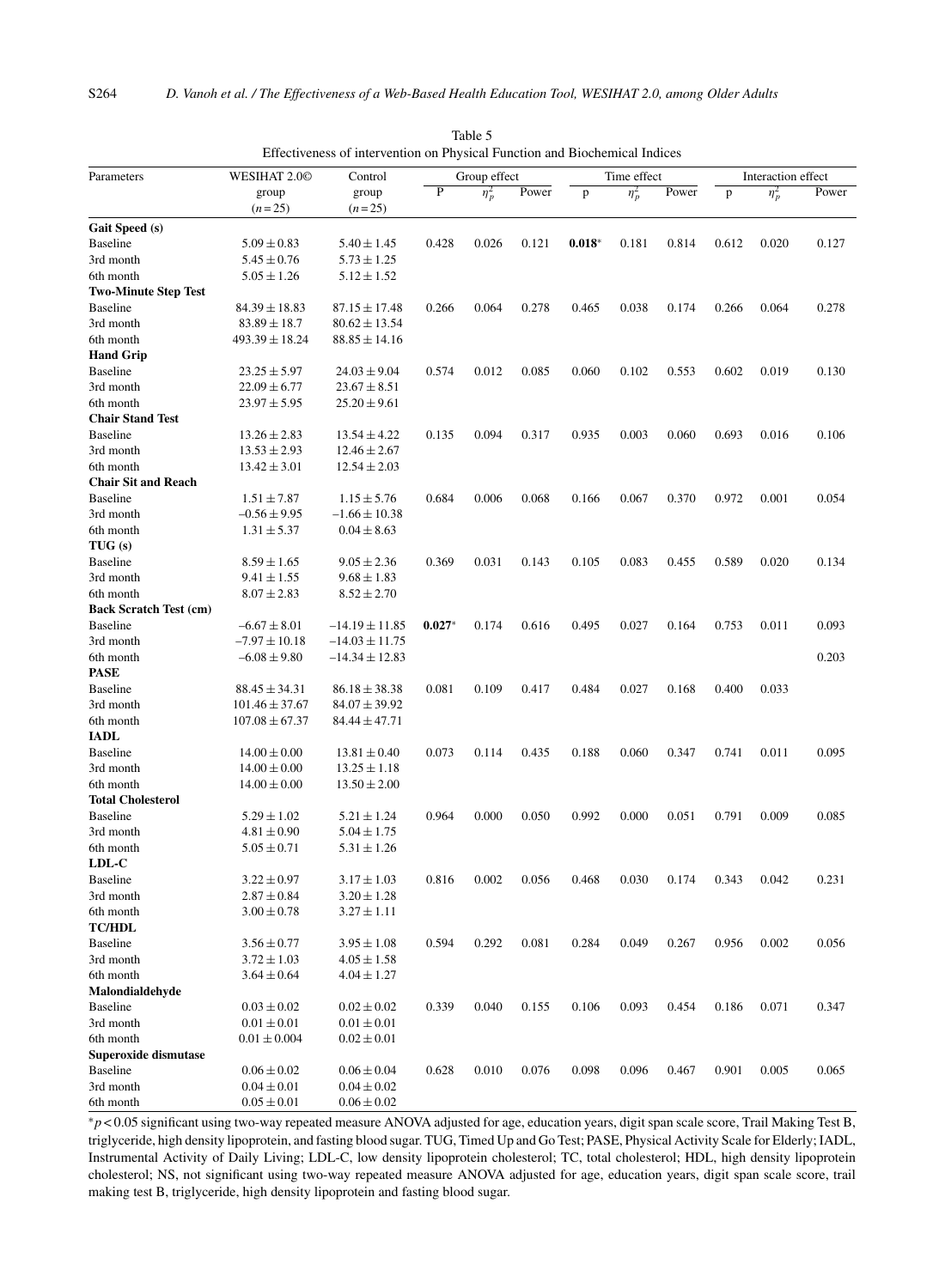

Fig. 2. Percentage mean change for biochemical and oxidative stress indices. ∗*p* < 0.05 significant using Independent-*t*-test, ∗∗*p* < 0.05 significant using Mann-Whitney test.

DAS 2.0. Based on the WHODAS 2.0 analysis, the intervention group was reported to have better ability to perform basic self-care, household routines, learning new tasks, and engaging in community-based activities. Overall, WESIHAT 2.0©encouraged older adults to be physically, mentally, and socially active by motivating them to participate in physical activities, mentally stimulating activities, or voluntary activities. However, difficulties were reported by the intervention group in dealing with unknown people due to the fear of being deceived. Besides that, as compared to the control group, subjects in the intervention group had difficulties maintaining friendship especially with friends staying apart. This may be due to the limited knowledge of using modern technologies such as e-mail, messages, Facebook, and Instagram or seldom going for vacation together.

On the other hand, the study also reported a significant effect on the informational support score, showing a better score in the intervention group compared to the control group. WESIHAT 2.0©encourages older people to build good social networking where it motivated them to be optimistic when dealing with challenges in life. They were advised to share problems with family members or friends to come up with solutions. Good social support may be a protective factor against poor cognition [50]. The relationship between good social support and increased grey matter volume has been shown in younger adults [50, 51], especially in the posterior parts of the posterior cingulate cortex, the bilateral lingual cortex, the cuneus, and the left occipital lobe, which indicated capability in self-referential processes (ability to connect the external information to the self) [51].

Unfortunately, this study did not demonstrate significant effects for the Trail Making Test A (TMT A) and MMSE. This is in agreement with an RCT conducted in China, exposing the intervention group to a computerized cognitive training program, which demonstrated no significant changes in cognitive test scores between the treatment and control group [52]. Although not significant, the participants with MCI in the treatment group reported improvement in the attention, orientation, memory, fluency, and language domains [52]. Similarly, the current study also reported improvement in MMSE and TMT A scores for the intervention group, without achieving statistical significance. A systematic review has showed that intervention program lasting for six to 12 months was not sufficient to detect changes in cognitive function [53].

Based on the results of this study, no significant intervention effect for all the physical fitness components assessed was revealed. This was in agreement with the findings of a previous study with a three-month RCT with four groups, namely: webbased (exposed to website targeting physical activity;  $n = 33$ ), mixed (exposed to website and physical activity sessions;  $n = 38$ ), physical activity (exposed to weekly physical activity;  $n = 40$ ), and control group (no intervention;  $n = 38$ ), which failed to obtain significant interaction effect for all groups except the mixed group [54]. Differences in exercise intensity or variation in types of exercised practiced by older adults may contribute to the insignificant findings [53]. Besides that, biochemical parameters such as total cholesterol and LDL cholesterol had no significant interaction effect related to lifestyle factors. This is in agreement with the study by Bosak et al. (2012) which did not find significant changes in lipid profile of subjects exposed to web-based physical activity intervention [55].

Therefore, the finding of no significant intervention effect in this study does not indicate that webbased intervention is less effective in improving the cognitive function of older adults. Methodological limitations or even fear of using the computer by older adults may be possible contributing factors to the insignificant findings. The use of the computer by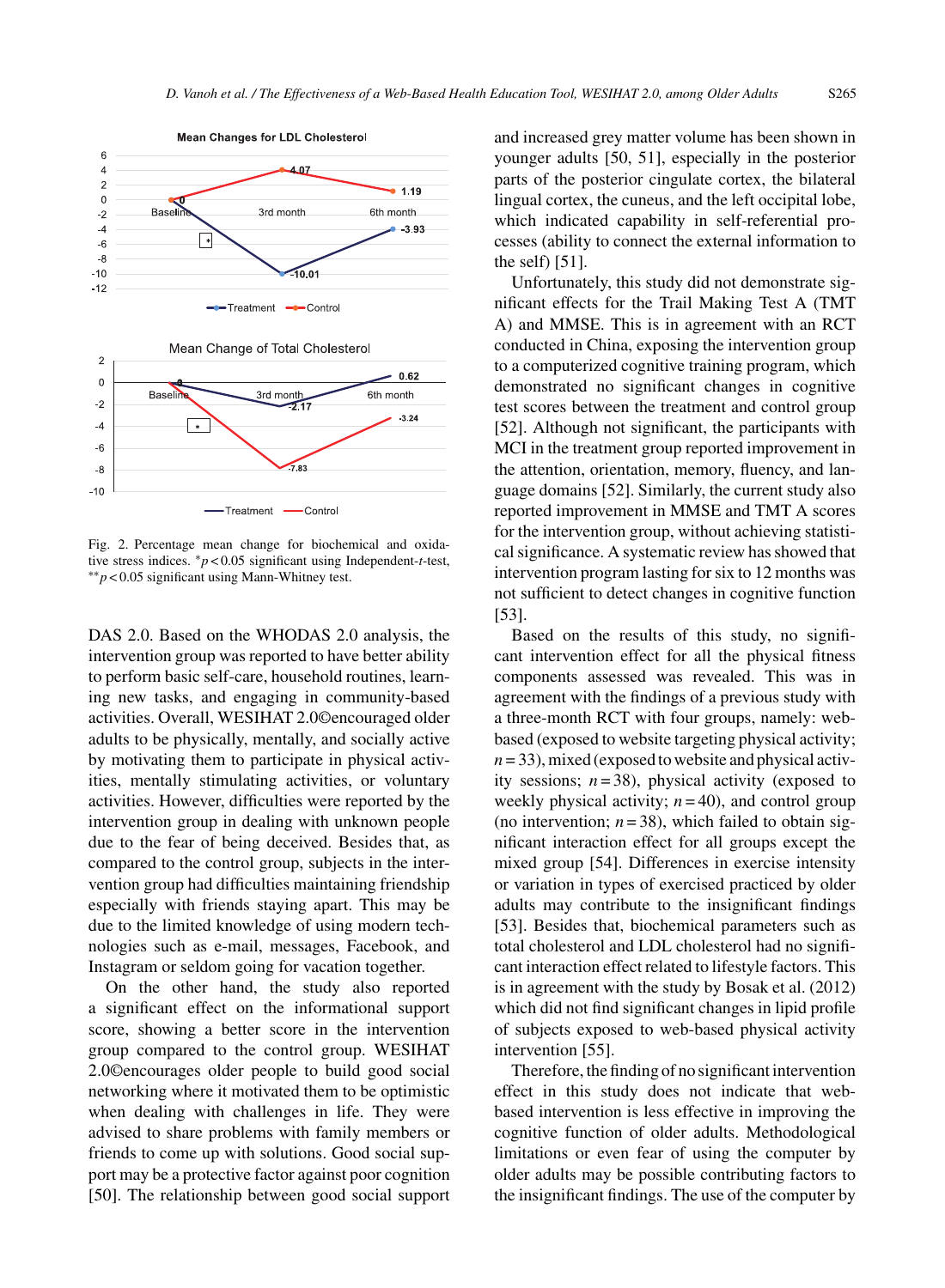| Parameters                         | WESIHAT 2.00      | Control           |                  | Group effect |               |                           | Time effect |             | Interaction effect |            |       |
|------------------------------------|-------------------|-------------------|------------------|--------------|---------------|---------------------------|-------------|-------------|--------------------|------------|-------|
|                                    | group             | group             | $\boldsymbol{p}$ | $\eta_p^2$   | Power         | $\boldsymbol{p}$          | $\eta_p^2$  | Power       | $\boldsymbol{p}$   | $\eta_p^2$ | Power |
|                                    | $(n=25)$          | $(n=25)$          |                  |              |               |                           |             |             |                    |            |       |
| <b>Total Score WHODAS</b>          |                   |                   |                  |              |               |                           |             |             |                    |            |       |
| <b>Baseline</b>                    | $1.1 \pm 1.6$     | $4.9 \pm 6.2$     | $0.001**$        |              |               | $0.341$ $0.942$ $0.029**$ | 0.128       |             | $0.668$ 0.004**    | 0.191      | 0.871 |
| 3rd month                          | $1.4 \pm 2.1$     | $3.3 \pm 4.6$     |                  |              |               |                           |             |             |                    |            |       |
| 6th month                          | $1.2 \pm 1.8$     | $2.5 \pm 5.6$     |                  |              |               |                           |             |             |                    |            |       |
| <b>Loneliness</b>                  |                   |                   |                  |              |               |                           |             |             |                    |            |       |
| <b>Baseline</b>                    | $3.1 \pm 0.3$     | $3.4 \pm 0.8$     | $0.020*$         |              | 0.184 0.662   | 0.524                     |             | 0.018 0.112 | 0.261              | 0.048      | 0.225 |
| 3rd month                          | $3.1 \pm 0.3$     | $3.4 \pm 0.9$     |                  |              |               |                           |             |             |                    |            |       |
| 6th month                          | $3.2 \pm 0.5$     | $4.5 \pm 1.9$     |                  |              |               |                           |             |             |                    |            |       |
| <b>Informational Support</b>       |                   |                   |                  |              |               |                           |             |             |                    |            |       |
| <b>Baseline</b>                    | $73.8 \pm 18.5$   | $78.7 \pm 27.0$   | 0.519            |              | 0.016 0.427   | 0.321                     |             | 0.041 0.244 | $0.029*$           | 0.123      | 0.666 |
| 3rd month                          | $102.5 \pm 24.1$  | $81.0 \pm 16.6$   |                  |              |               |                           |             |             |                    |            |       |
| 6th month                          | $112.5 \pm 20.4$  | $108.9 \pm 28.1$  |                  |              |               |                           |             |             |                    |            |       |
| <b>Tangible Support</b>            |                   |                   |                  |              |               |                           |             |             |                    |            |       |
| <b>Baseline</b>                    | $72.9 \pm 29.6$   | $77.1 \pm 30.5$   | 0.507            | 0.016        | 0.099         | 0.757                     | 0.008       | 0.077       | $0.008**$          | 0.186      | 0.800 |
| 3rd month                          | $113.8 \pm 18.8$  | $84.4 \pm 16.6$   |                  |              |               |                           |             |             |                    |            |       |
| 6th month                          | $110.4 \pm 20.2$  | $116.7 \pm 16.9$  |                  |              |               |                           |             |             |                    |            |       |
| <b>Affective Support</b>           |                   |                   |                  |              |               |                           |             |             |                    |            |       |
| <b>Baseline</b>                    | $100.0 \pm 14.4$  | $94.4 \pm 17.2$   | 0.795            |              | 0.003 0.057   | 0.396                     |             | 0.034 0.205 | 0.563              | 0.021      | 0.141 |
| 3rd month                          | $108.3 \pm 19.0$  | $109.0 \pm 19.1$  |                  |              |               |                           |             |             |                    |            |       |
| 6th month                          | $121.1 \pm 20.4$  | $105.6 \pm 27.2$  |                  |              |               |                           |             |             |                    |            |       |
| <b>Positive Social Interaction</b> |                   |                   |                  |              |               |                           |             |             |                    |            |       |
| <b>Baseline</b>                    | $87.9 \pm 20.7$   | $83.3 \pm 21.7$   | 0.640            |              | 0.008 0.074   | 0.186                     |             | 0.060 0.348 | 0.668              | 0.015      | 0.112 |
| 3rd month                          | $99.2 \pm 22.9$   | $100.5 \pm 25.9$  |                  |              |               |                           |             |             |                    |            |       |
| 6th month                          | $105.0 \pm 27.2$  | $97.9 \pm 26.8$   |                  |              |               |                           |             |             |                    |            |       |
| <b>Total Social Support</b>        |                   |                   | 0.521            |              | 0.015 0.096   | 0.636                     |             | 0.017 0.121 | 0.070              | 0.094      | 0.527 |
| <b>Baseline</b>                    | $80.7 \pm 15.6$   | $81.8 \pm 21.7$   |                  |              |               |                           |             |             |                    |            |       |
| 3rd month                          | $105.1 \pm 18.4$  | $90.24 \pm 15.7$  |                  |              |               |                           |             |             |                    |            |       |
| 6th month                          | $111.84 \pm 19.0$ | $107.68 \pm 21.0$ |                  |              |               |                           |             |             |                    |            |       |
| Depressive Symptoms                |                   |                   |                  |              |               |                           |             |             |                    |            |       |
| <b>Baseline</b>                    | $1.75 \pm 1.59$   | $2.81 \pm 2.93$   | 0.181            |              | $0.065$ 0.263 | 0.309                     | 0.043       | 0.252       | 0.580              | 0.018      | 0.117 |
| 3rd month                          | $0.95 \pm 1.36$   | $1.63 \pm 1.50$   |                  |              |               |                           |             |             |                    |            |       |
| 6th month                          | $1.00 \pm 1.08$   | $1.81 \pm 2.10$   |                  |              |               |                           |             |             |                    |            |       |

Table 6 Effect of intervention on total score of WHODAS, social support and depressive symptoms [presented as mean  $\pm$  SD]

∗*p* < 0.05, ∗∗*p* < 0.01 significant using two-way repeated measure ANOVA adjusted for age, education years, digit span scale score, Trail Making Test B, triglyceride, high density lipoprotein and fasting blood sugar. WHODAS, World Health Organization Disability Assessment Schedule.

older individuals requires complex motor functioning for typing, selecting, moving the cursor, language processing to understand, and focusing [56]. Therefore, with sufficient practice, older people may gain benefits by using a computer.

#### *Strengths and limitations*

This is the first online-based intervention study for educating older adults from a middle-class socioeconomic status in an Asian country in an effort to reduce the risk of cognitive impairment. The current study also evaluated the cost saved by using online websites, which was not often assessed in previous studies. The WESIHAT 2.0 website will be useful for health professionals for assessing the risk of cognitive impairment using the TUA-WELLNESS tool and educating their geriatric patients. Although this study only involved educated older people, future trials may be conducted among individuals who are illiterate or those with lower than secondary education.

The limitations faced during the study include smaller sample size. Systematic review has showed that improvement in behavioral and health outcomes in an intervention study using application can be demonstrated with sample size of at least 90 people [57]. This study was also unable to track the user's frequency of logging in. The logging in information was self-reported and can be disputed, so any future study should include a monitoring aspect as part of the study.

# *Conclusion*

The web-based application, WESIHAT 2.0©, has the potential to improve self-perception of disabil-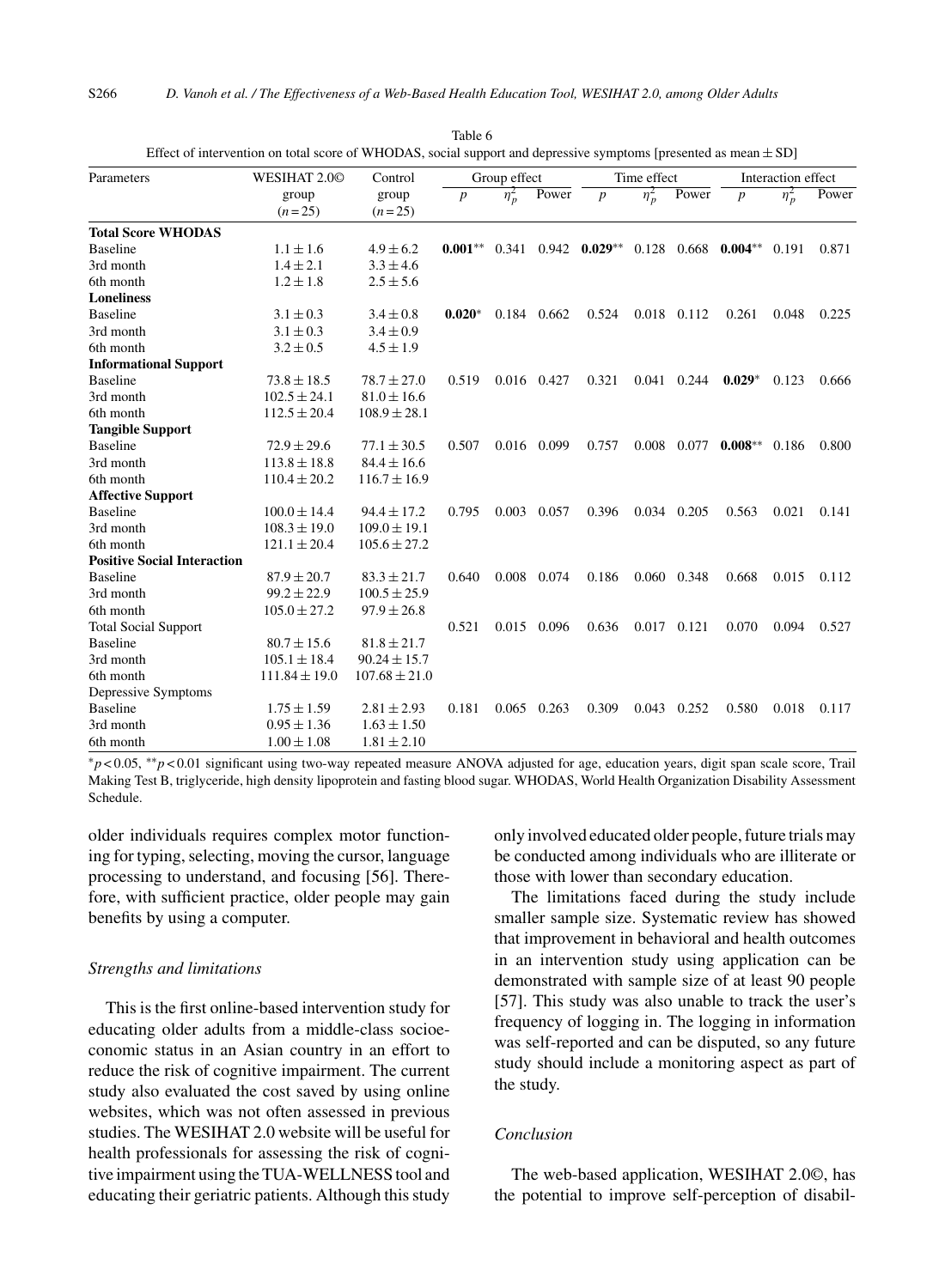| Logistics/Field<br>workers/Subjects | Resources                                                               | Cost<br>drivers     | Cost for per Subject<br><b>Using WESIHAT</b><br>2.0 <sup>°</sup> | Total Cost for<br><b>WESIHAT</b><br>2.0 <sup>°</sup> | Cost for per Subject<br><b>Using Pamphlet</b> | <b>Total Cost for</b><br>Pamphlet                |
|-------------------------------------|-------------------------------------------------------------------------|---------------------|------------------------------------------------------------------|------------------------------------------------------|-----------------------------------------------|--------------------------------------------------|
| Subjects                            | Number of subjects<br>involved                                          |                     |                                                                  | 25 subjects                                          |                                               | 25 subjects                                      |
| 1<br>$\overline{2}$                 | Cost per subject <sup>a</sup><br>Mean WHODAS score<br>post intervention | RM                  | 4.17/subject<br>1.2                                              | 104.25                                               | 4.17/subject<br>2.5                           | 104.25                                           |
| 3                                   | Staff cost for WHODAS<br>scoreb                                         | RM                  | $(4.17 \times 1.2) = 5.00$                                       | $(5 \times 25) =$<br><b>RM125</b>                    | $(4.17 \times 2.5) = 10.43$                   | $(10.43 \times 25) =$<br>RM260.75                |
| $\overline{4}$                      | WHODAS score saved                                                      |                     | $2.5 - 1.2 = 1.3$                                                | $(1.3 \times 25) =$<br>32.5                          |                                               |                                                  |
| 5                                   | Staff cost saved for<br><b>WHODAS</b> score                             |                     | $10.43 - 5.00 = 5.43$                                            |                                                      |                                               |                                                  |
| Logistics                           |                                                                         |                     |                                                                  |                                                      |                                               |                                                  |
|                                     | Ouestionnaire                                                           | Set per subject     | RM 0.55                                                          | $(0.55 \times 25) =$<br>RM 13.75                     | RM 0.55                                       | $(0.55 \times 25) = RM$<br>13.75                 |
| $\overline{c}$                      | Community center rental                                                 | Per day/per subject | RM 2.42                                                          |                                                      | RM 2.42                                       |                                                  |
| $\mathfrak{Z}$                      | Honorarium                                                              | Per subject         | <b>RM 20</b>                                                     |                                                      | <b>RM 20</b>                                  |                                                  |
| $\overline{4}$                      | Food for subjects                                                       | Per subject         | <b>RM</b> 10.00                                                  | $(10 \times 25) =$<br><b>RM 250</b>                  | RM 7.50                                       | $(7.5 \times 25) = RM$<br>187.50                 |
| Fieldworkers                        |                                                                         |                     |                                                                  |                                                      |                                               |                                                  |
|                                     | Food for fieldworkers                                                   | Per worker          | RM 12.50                                                         | $(12.5 \times 12 \text{ workers})$<br>$= RM 150$     | RM 12.50                                      | $(12.5 \times 12 \text{ workers})$<br>$= RM 150$ |
| $\mathfrak{2}$                      | Transport                                                               | Per worker          | <b>RM 30</b>                                                     | $(30 \times 12 \text{ workers})$<br>$= 360$          | <b>RM 30</b>                                  | $(30 \times 12 \text{ workers}) =$<br>360        |
| 3                                   | Lodging                                                                 | Per worker          | <b>RM 40</b>                                                     | $(40 \times 12$ workers)<br>$= 480$                  | <b>RM 40</b>                                  | $(40 \times 12 \text{works}) =$<br>480           |
| $\overline{4}$                      | Cost of WESIHAT<br>2.00 or pamphlet <sup>c</sup>                        | Per day             | RM 0.009                                                         | $(RM0.009 \times 25)$<br>$=$ RM 0.225                | RM 4.00                                       | $(4 \times 25) = RM 100$                         |
|                                     | Total Cost (Logis-<br>tic+Fieldworkers)                                 | RM                  | RM 115.479                                                       |                                                      | RM 116.97                                     |                                                  |
|                                     | <b>Total Overall Cost (Total</b><br>$Cost + Staff Cost)$                | <b>RM</b>           | RM115.479+RM 5.00<br>$= RM$ 120.479                              |                                                      | RM116.97+RM10.43<br>$= RM 127.40$             |                                                  |

| Table 7                                                                     |  |
|-----------------------------------------------------------------------------|--|
| Cost for improving WHODAS score of subjects using WESIHAT 2.0© and pamphlet |  |

<sup>a</sup>Cost per subject = cost per day divided with number of subjects per day. <sup>b</sup>Staff cost = cost per subject multiplied with WHODAS score. <sup>c</sup>Cost of WESIHAT 2.0©included cost of developing the website as well as the salary of website developer, while cost of pamphlet is the cost of printing colored pamphlet. RM indicates MYR.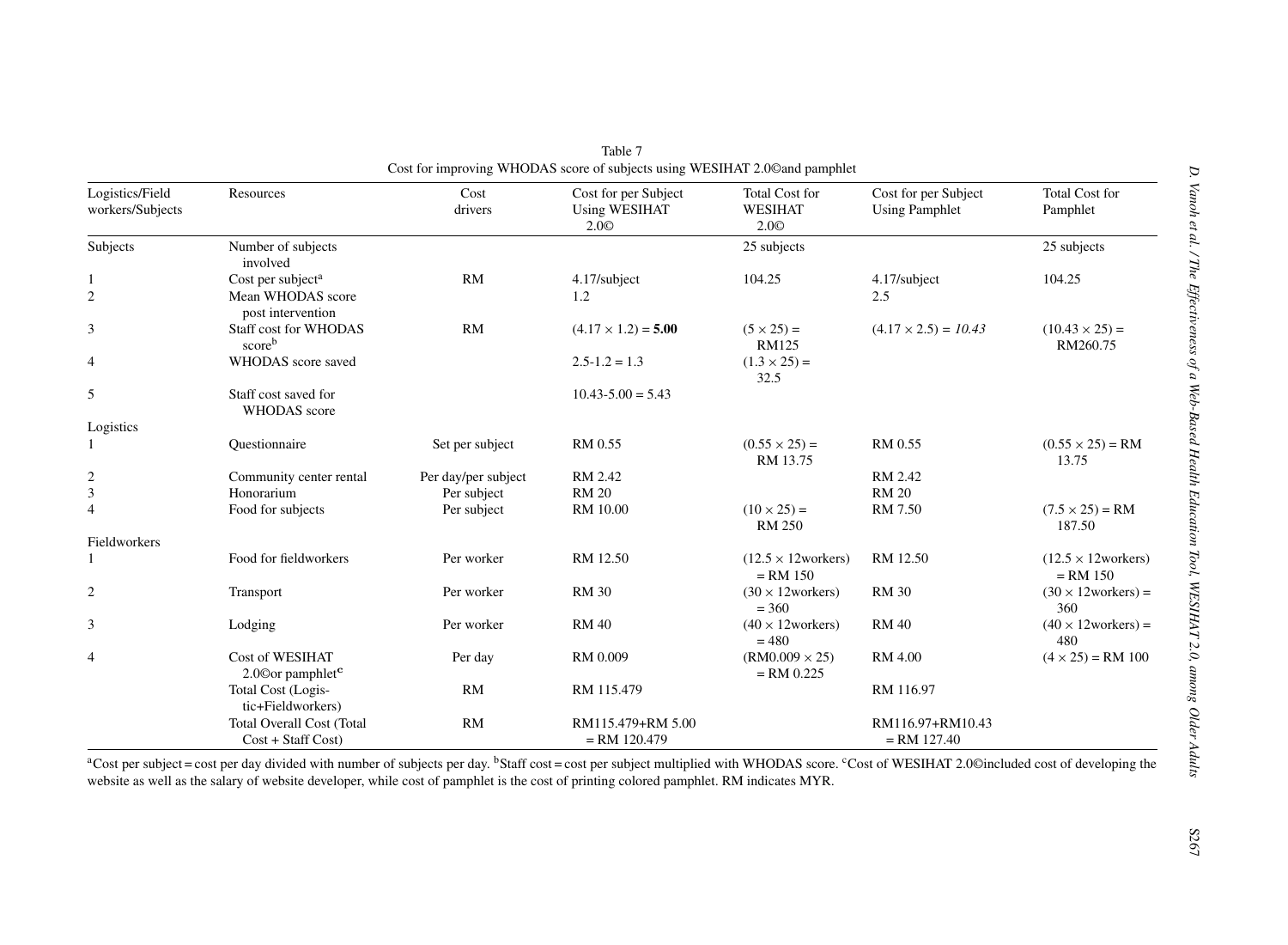| Logistics/Field  | Resources                                              | Cost            | Cost for per<br>Subject                  | <b>Total Cost for</b>                            | Cost for per<br>Subject              | <b>Total Cost for</b>                            |
|------------------|--------------------------------------------------------|-----------------|------------------------------------------|--------------------------------------------------|--------------------------------------|--------------------------------------------------|
| workers/Subjects |                                                        | drivers         | <b>Using WESIHAT</b><br>2.0 <sup>°</sup> | WESIHAT<br>2.0 <sup>°</sup>                      | <b>Using Pamphlet</b>                | Pamphlet                                         |
| Subjects         | Number of subjects involved                            |                 |                                          | 25 subjects                                      |                                      | 25 subjects                                      |
|                  | Cost per subject <sup>a</sup>                          | RM              | 4.17/subject                             | 104.25/subject                                   | 4.17/subject                         | 104.25/subject                                   |
| $\overline{c}$   | Mean informational support<br>score post intervention  |                 | 112.5                                    |                                                  | 108.9                                |                                                  |
| 3                | Staff cost for informational<br>support scoreb         | RM              | $(4.17 \times 112.5) =$<br>469.125       | $(469.125 \times 25)$<br>$=$                     | $(4.17 \times 108.9) =$<br>454.113   | $(454.113 \times 25) =$<br>RM11352.83            |
|                  |                                                        |                 |                                          | RM11728.125                                      |                                      |                                                  |
| 4                | Informational support score<br>saved                   |                 | $112.5 - 108.9 = 3.6$                    | $(3.6 \times 25) =$<br>90                        |                                      |                                                  |
| 5                | Staff cost saved for                                   |                 | 469.125-454.113                          |                                                  |                                      |                                                  |
|                  | informational support score                            |                 | $= 15.012$                               |                                                  |                                      |                                                  |
| Logistics        |                                                        |                 |                                          |                                                  |                                      |                                                  |
|                  | Questionnaire                                          | Set per subject | RM 0.55                                  | $(0.55 \times 25) =$<br>RM 13.75                 | RM 0.55                              | $(0.55 \times 25) = RM$<br>13.75                 |
| $\overline{c}$   | Community center rental                                | Per day         | RM 2.42                                  |                                                  | RM 2.42                              |                                                  |
| 3                | Honorarium                                             | Per subject     | <b>RM 20</b>                             |                                                  | <b>RM 20</b>                         |                                                  |
| $\overline{4}$   | Food for subjects per day                              | Per subject     | RM 10.00                                 | $(10 \times 25) =$<br>RM 250.00                  | RM 7.50                              | $(7.5 \times 25) = RM$<br>187.50                 |
| Fieldworkers     |                                                        |                 |                                          |                                                  |                                      |                                                  |
|                  | Food for fieldworkers per day                          | Per worker      | RM 12.50                                 | $(12.5 \times 12 \text{ workers})$<br>$=$ RM 150 | RM 12.50                             | $(12.5 \times 12 \text{ workers})$<br>$=$ RM 150 |
| 2                | Transport per day                                      | Per worker      | <b>RM 30</b>                             | $(30 \times 12 \text{ workers})$<br>$= 360$      | <b>RM 30</b>                         | $(30 \times 12 \text{works}) =$<br>360           |
| 3                | Lodging per day                                        | Per worker      | <b>RM40</b>                              | $(40 \times 12 \text{works})$<br>$= 480$         | <b>RM 40</b>                         | $(40 \times 12$ workers) =<br>480                |
| 4                | Cost of WESIHAT 2.00or<br>pamphlet <sup>c</sup>        | Per day         | RM 0.009                                 | $(RM0.018 \times 25)$<br>$=$ RM 0.45             | RM 4.00                              | $(4 \times 25) = RM 100$                         |
|                  | Total Cost (Logistic +<br>Fieldworkers)                | RM              | RM 115.479                               |                                                  | RM 116.97                            |                                                  |
|                  | <b>Total Overall Cost</b><br>(Total Cost + Staff Cost) | RM              | RM115.479+RM469.125<br>$=$ RM 584.604    |                                                  | RM116.97+RM454.113<br>$=$ RM 571.083 |                                                  |

<sup>a</sup>Cost per subject = cost per day divided with number of subjects per day. <sup>b</sup>Staff cost = cost per subject multiplied with informational support score. <sup>c</sup>Cost of WESIHAT 2.0©included cost of developing the website as well as the salary of website developer, while cost of pamphlet is the cost of printing colored pamphlet. RM indicated MYR.

S268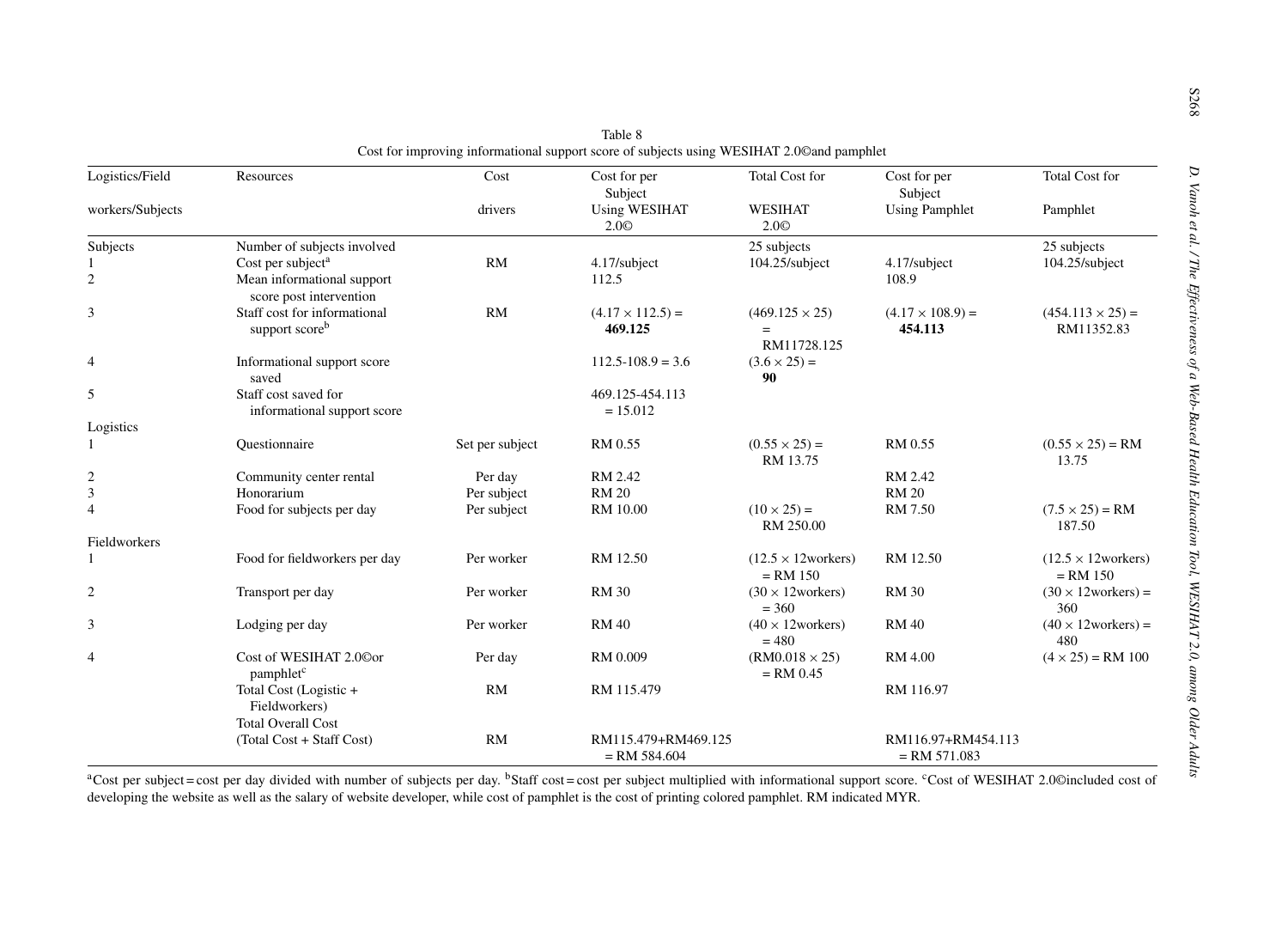ity and the informational support score. However, its effectiveness in improving cognitive function needs further study over a longer duration. WESIHAT 2.0©is also cheaper in achieving the goal compared to the conventional method. Therefore, this website can be used in memory clinics or community clinics in the future for screening risk of cognitive impairment as well as to educate the seniors on lifestyle modifications strategies which could slow the progression of cognitive impairment. In addition, WESIHAT 2.0©can be used in future research involving older people as an education module.

## **ACKNOWLEDGMENTS**

We would like to acknowledge the Ministry of Higher Education Malaysia for their financial assistance to conduct this study under the grant scheme LRGS TUA (LRGS/BU/2012/UKM-UKM/K/01). We appreciate the cooperation of the subjects of this study for completing the research successfully and special thanks are given to the fieldworkers, staff and local authorities for their support throughout the study period.

Authors' disclosures available online ([https://](https://www.j-alz.com/manuscript-disclosures/18-0464r5) [www.j-alz.com/manuscript-disclosures/18-0464r5\)](https://www.j-alz.com/manuscript-disclosures/18-0464r5).

#### **REFERENCES**

- [1] Chatterji S, Byles J, Cutler D, Seeman T, Verdes E (2015) Health, functioning, and disability in older adults—present status and future implications. *Lancet* **385**, 563-575.
- [2] Tey NP, Saedah S, Shahrul Bahyah K, Chin AI, Tan MP, Sinnappan GS Muller AM (2016) Aging in multi-ethnic Malaysia. *Gerontologist* **56**, 603-609.
- [3] Bennett IJ, Madden DJ (2014) Disconnected aging: Cerebral white matter integrity and age related differences in cognition. *Neuroscience* **12**, 187-205.
- [4] Korczyn AD (2016) Parkinson's and Alzheimer's diseases: Focus on mild cognitive impairment. *Parkinsonism Relat Disord* **22**, 159-161.
- [5] Roberts RO, Knopman DS, Mielke MM, Cha RH, Pankratz VS, Christianson TJ, Geda YE, Boeve BF, Ivnik RJ, Tangalos EG, Rocca WA, Petersen RC (2014) Higher risk of progression to dementia in mild cognitive impairment cases who revert to normal. *Neurology* **82**, 317-325.
- [6] Baumgart M, Snyder HM, Carrillo MC, Fazio S, Kim H, Johns, H (2015) Summary of the evidence on modifiable risk factors for cognitive decline and dementia: A populationbased perspective. *Alzheimers Dement* **11**, 718-726.
- [7] Smith PJ, Blumenthal JA (2010) Diet and neurocognition: Review of evidence and methodological considerations. *Curr Aging Sci* **3**, 57-66.
- [8] Prehn K, Jumpertz von Schwartzenberg R, Mai K, Zeitz U, Witte AV, Hampel D, Szela AM, Fabian S, Grittner U, Spranger J, Flöel A (2016) Caloric restriction in older adults—differential effects of weight loss and reduced

weight on brain structure and function. *Cereb Cortex* **27**, 1765-1778.

- [9] Tennant B, Stellefson M, Dodd V, Chaney B, Chaney D, Paige S, Alber J (2015) eHealth literacy and Web 2.0 health information seeking behaviors among baby boomers and older adults. *J Med Internet Res* **17**, e70.
- [10] Smith A (2014) Older adults and technology use: Adoption is increasing, but many seniors remain isolated from digital life. Pew Research Center. Retrieved from [http://assets.pewresearch.org/wp](http://assets.pewresearch.org/wp-content/uploads/sites/14/2014/04/PIP_Seniors-and-Tech-Use_040314.pdf)content/uploads/sites/14/2014/04/PIP Seniors-and-Tech-Use 040314.pdf.
- [11] van Boekel LC, Peek ST, Luijkx KG (2017) Diversity in older adults' use of the internet: Identifying subgroups through latent class analysis. *J Med Internet Res* **19**, e180.
- [12] Vaportzis E, Giatsi Clausen M, Gow, AJ (2017) Older adults perceptions of technology and barriers to interacting with tablet computers: A focus group study. *Front Psychol* **8**, 1-11.
- [13] Broady T, Chan A, Caputi P (2010) Comparison of older and younger adults' attitudes towards and abilities with computers: Implications for training and learning. *Br J Educ Technol* **41**, 473-485.
- [14] Nijland N, van Gemert-Pijnen JE, Kelders SM, Brandenburg BJ, Seydel ER (2011) Factors influencing the use of a Webbased application for supporting the self-care of patients with type 2 diabetes: A longitudinal study. *J Med Internet Res* **13**, e71.
- [15] Anstey KJ, Bahar-Fuchs A, Herath P, Kim S, Burns R, Rebok GW, Cherbuin N (2015) Body brain life: A randomized controlled trial of an online dementia risk reduction intervention in middle-aged adults at risk of Alzheimer's disease. *Alzheimers Dement (N Y)* **1**, 72-80.
- [16] Ngandu T, Lehtisalo J, Solomon A, Levalahti E, Ahtiluoto S, ¨ Antikainen R, Bäckman L, Hänninen T, Jula A, Laatikainen T, Lindström J, Mangialasche F, Paajanen T, Pajala S, Peltonen M, Rauramaa R, Stigsdotter-Neely A, Strandberg T, Tuomilehto J, Soininen H, Kivipelto M (2015) A 2 year multidomain intervention of diet, exercise, cognitive training, and vascular risk monitoring versus control to prevent cognitive decline in at-risk elderly people (FINGER): A randomised controlled trial. *Lancet* **385**, 2255-2263.
- [17] Hong Y, Goldberg D, Dahlke DV, Ory MG, Cargill JS, Coughlin R, Hernandez E, Kellstedt DK, Peres SC (2014) Testing usability and acceptability of a web application to promote physical activity (iCanFit) among older adults. *JMIR Human Factors* **1**, e2.
- [18] Wijsman CA, Westendorp RG, Verhagen EA, Catt M, Slagboom PE, de Craen AJ, Broekhuizen K, van Mechelen W, van Heemst D, van der Ouderaa F, Mooijaart SP (2013) Effects of a web-based intervention on physical activity and metabolism in older adults: Randomized controlled trial. *J Med Internet Res* **15**, e233.
- [19] Irvine AB, Gelatt VA, Seeley JR, Macfarlane P, Gau JM (2013) Web-based intervention to promote physical activity by sedentary older adults: Randomized controlled trial. *J Med Internet Res* **15**, e19.
- [20] Sink KM, Espeland MA, Castro CM, Church T, Cohen R, Dodson JA, Guralnik J, Hendrie HC, Jennings J, Katula J, Lopez OL (2015) Effect of a 24-month physical activity intervention vs health education on cognitive outcomes in sedentary older adults: The LIFE randomized trial. *JAMA* **314**, 781-790.
- [21] Muellmann S, Forberger S, Möllers T, Bröring E, Zeeb H, Pischke CR (2017) Effectiveness of eHealth interventions